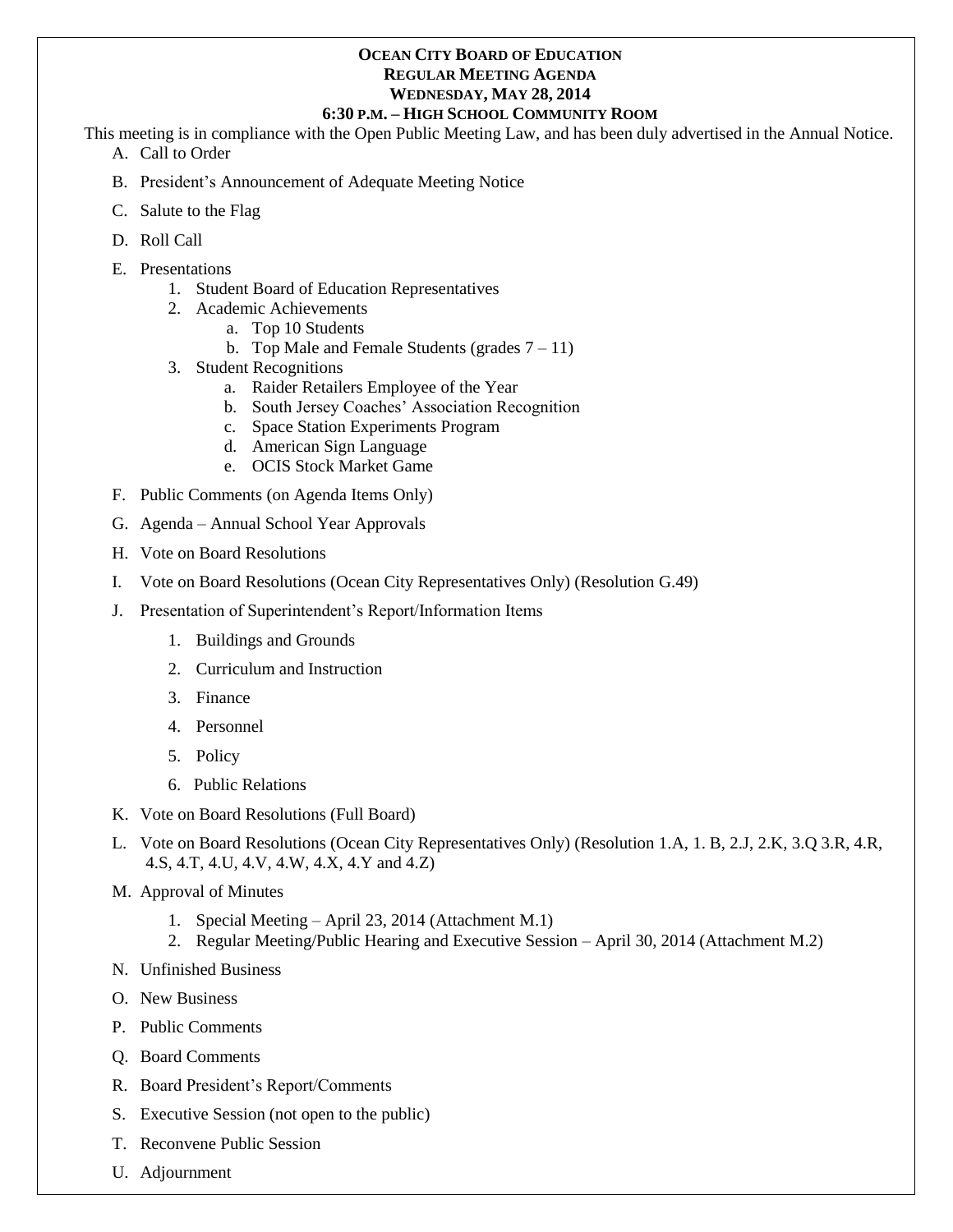# **G. AGENDA - ANNUAL SCHOOL YEAR APPROVALS**

- 1. Designation of Board Secretary The Board approves Pat Yacovelli as the Board Secretary for the 2014-15 school year.
- 2. Designation of Custodian of Records

The Board approves, in accordance with the Open Public Records Act, to appoint the Business Administrator/Board Secretary as the 2014-15 Custodian of Records and the Superintendent of Schools as Sub-Custodian of Records should the Custodian be absent and to approve the District Open Public Records Act request form for the 2014-15 school year.

- 3. Designation of Treasurer of School Monies The Board approves Frank Donato as Treasurer of School Monies for the 2014-15 school year.
- 4. Designation of Official Newspaper The Board approves the Ocean City Sentinel as the official newspaper. The Press of Atlantic City may be used when there is a deadline to be met. The Courier News shall be used solely for cooperative purchasing with Educational Data Services, Inc.
- 5. Compliance Officers

The Board approves the following appointments for the 2014-15 school year:

| <b>Compliance Category</b>         | <b>Staff Member Responsible</b>          |
|------------------------------------|------------------------------------------|
| Affirmative Action Officer -       | Director of Pupil Services               |
| Classroom                          |                                          |
| Affirmative Action Officer -       | Director of Pupil Services               |
| <b>Employees</b>                   |                                          |
| Affirmative Action Officer -       | <b>School Business Administrator</b>     |
| Contracts                          |                                          |
| <b>Public Agency Compliance</b>    | <b>School Business Administrator</b>     |
| Officer                            |                                          |
| <b>Title IX Coordinator</b>        | <b>Athletic Director</b>                 |
| <b>Americans with Disabilities</b> | Director of Special Services             |
| Coordinator                        |                                          |
| Section 504 Officer                | Director of Special Services or Designee |
| Authorized Representative for      | <b>Curriculum Directors</b>              |
| "No Child Left Behind"             |                                          |
| <b>Entitlement Program</b>         |                                          |
| Asbestos                           | <b>Director of Facilities</b>            |
| Management/AHERA Officer           |                                          |
| Safety & Health Designee           | Director of Facilities                   |
| <b>Indoor Air Quality Designee</b> | Director of Facilities                   |
| <b>Integrated Pest Management</b>  | Director of Facilities                   |
| Coordinator                        |                                          |
| Chemical Hygiene Officer           | Director of Facilities                   |
| <b>Right to Know Officer</b>       | Director of Facilities                   |
| Homeless Liaison                   | Director of Pupil Services               |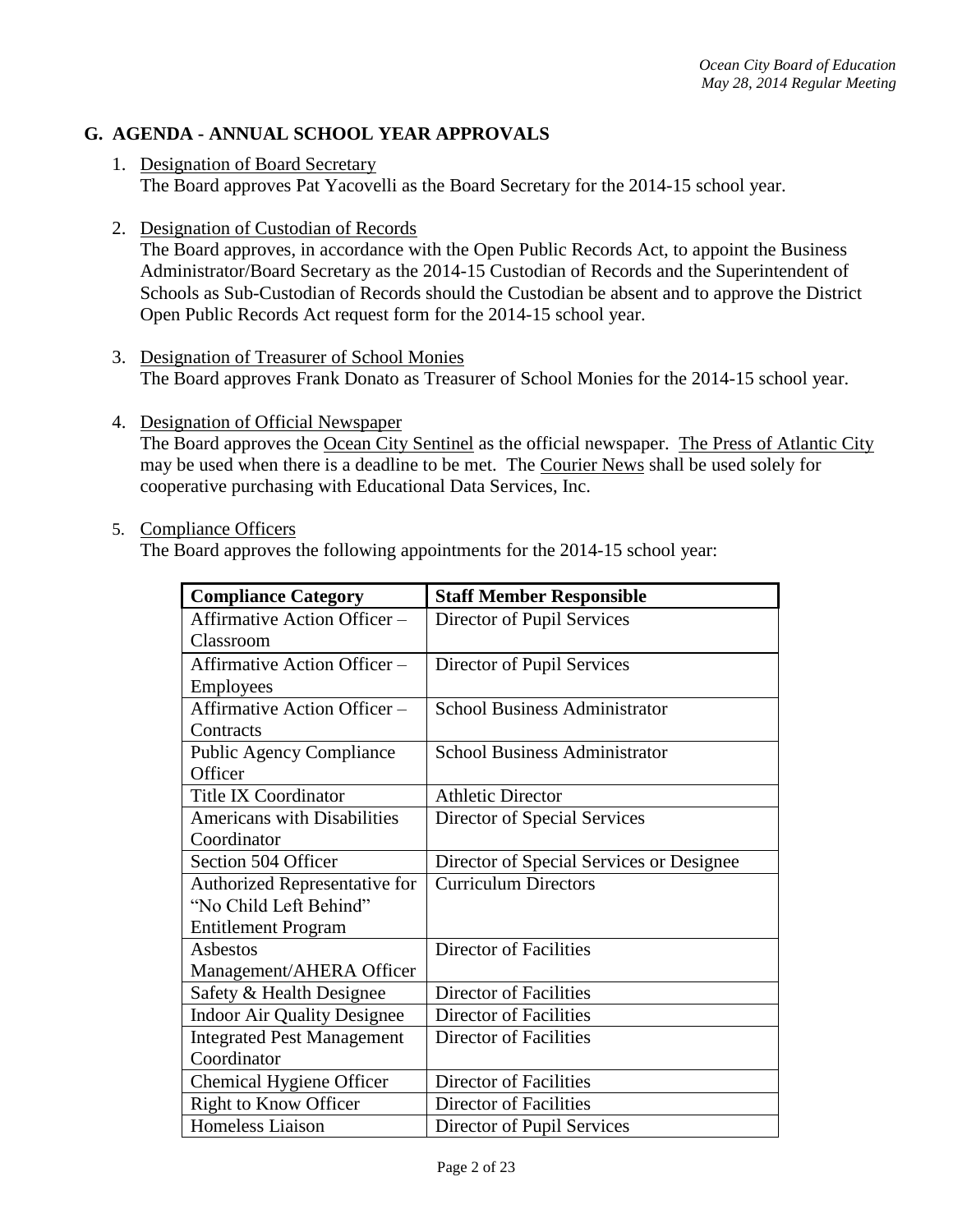| Director of Pupil Services             |
|----------------------------------------|
|                                        |
|                                        |
| <b>Student Assistance Counselor</b>    |
|                                        |
| Director of Pupil Services             |
|                                        |
| <b>Guidance Counselor</b>              |
|                                        |
|                                        |
| Learning Disability/Teacher Consultant |
|                                        |
| Social Worker                          |
|                                        |
|                                        |
| <b>Guidance Counselor</b>              |
| School Psychologist                    |
|                                        |
|                                        |
| <b>Guidance Counselor</b>              |
| <b>Guidance Counselor</b>              |
|                                        |
|                                        |
| School Psychologist                    |
|                                        |

6. Implement Budget

The Board authorizes the Superintendent and the Business Administrators to implement the 2014-15 budget, once authorized and finalized, pursuant to local and state policies and regulations.

7. Authorization to Invest Monies

The Board approves the Business Administrator as authorized to invest monies in federally approved and State Governmental Unit Deposit Protection Act authorized banks with the award to be given to the bank quoting the highest return.

8. Designation of Transfer Authority

The Board approves, as provided by N.J.S.A. 18A: 22-8.1, the Superintendent or designee be designated to approve such line item budget transfers, as are necessary between Board of Education meetings, and that such transfers shall be reported to the Board of Education, ratified and duly recorded in the minutes of the next regular meeting.

9. Resolution Authorizing Payment of Bills

The Board authorizes the School Business Administrator and the Superintendent of Schools to issue payment of bills in-between meetings for emergent issues, said bills will be presented for approval at the next scheduled Board of Education meeting.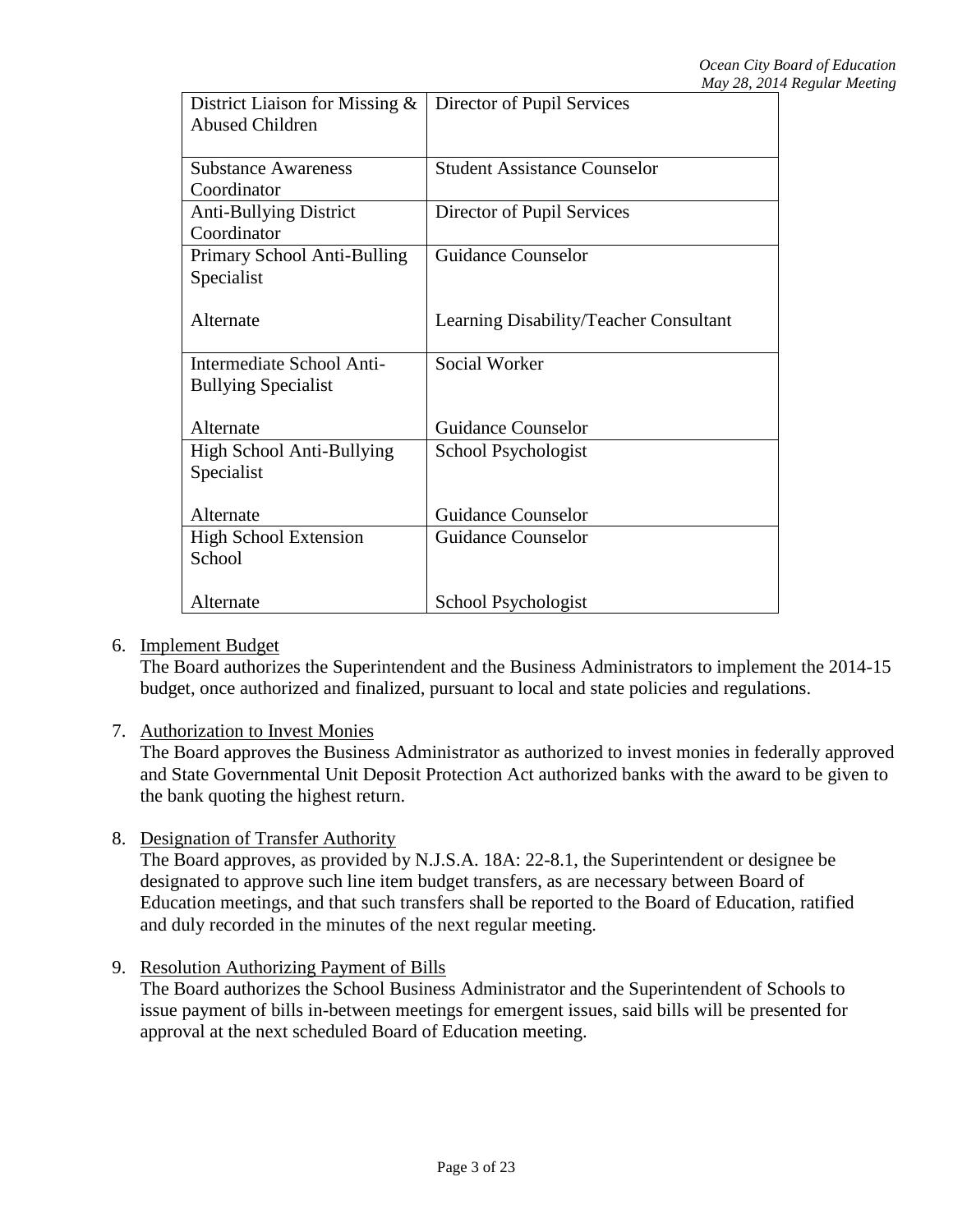10. Annual Establishment of Petty Cash Funds

The Board approves in accordance with Board of Education Policy #3451, Petty Cash, the establishment of revolving petty cash funds in the care of the following persons and in the following amounts for the 2014-15 school year:

| School Business Administrator/Board Secretary | \$400 |
|-----------------------------------------------|-------|
| Each Building Principal                       | \$300 |
| Child Study Team                              | \$300 |

- 11. Designation of Bank Depositories and Check Signatories (Attachment #G.11) The Board approves the Designation of Bank Depositories and Check Signatories.
- 12. Resolution Authorizing Tax Shelter Providers (Attachment #G.12) The Board approves the 403(b) Tax Shelter providers, 403(b) Plan Document and 457 Tax Shelter Providers.
- 13. Resolution Appointing Pat Yacovelli, Business Administrator, as the Qualified Purchasing Agent (Attachment #G.13)

The Board approves the resolution appointing Pat Yacovelli, Business Administrator, as the Ocean City Board of Education Qualified Purchasing Agent for the 2014-15 school year in accordance with the provisions of N.J.S.A. 18A-1 et. Seq.

- 14. Resolution Authorizing the Use of N.J. State Contract Vendors (Attachment #G.14) The Board approves the resolution authorizing the Procurement of Goods and Services through the New Jersey Division of Purchase and Property State Contract for the 2014-15 School Year.
- 15. Professional Services Limitations

The Board approves, for the 2014-15 school budget year, the maximum dollar limit for professional services of \$150,000 for school physician and various neurological, behavioral, psychological and related services, \$121,500 for legal services, \$30,000 for auditing services, \$54,000 for Architect of Record, engineering and environmental services, \$30,000 for homebound tutoring services and \$30,000 for employee benefits agent.

#### 16. Substitute Pay Rates

The Board approves the following substitute pay rates for the 2014-15 school year:

| Teacher                                     | \$85/day                                       |
|---------------------------------------------|------------------------------------------------|
| <b>Summer School Teacher</b>                | \$18/hour                                      |
| <b>Short Term Leave Replacement Teacher</b> | \$160/day up to 89 days                        |
| Long Term Leave Replacement Teacher         | Professional Employees' Association Agreement, |
|                                             | 90 days or more                                |
| School Nurse                                | \$125/day                                      |
| Extension School School Nurse               | \$20/hour                                      |
| Summer School School Nurse                  | \$20/hour                                      |
| Technical/Craftsman/Maintenance Substitute  | \$17/hour                                      |
| Secretary                                   | \$15/hour                                      |
| Custodian                                   | \$15/hour                                      |
| Nurse's Aide                                | \$17/hour                                      |
| Aide                                        | \$12/hour                                      |
| Food Service Worker                         | $9/h$ our                                      |
|                                             |                                                |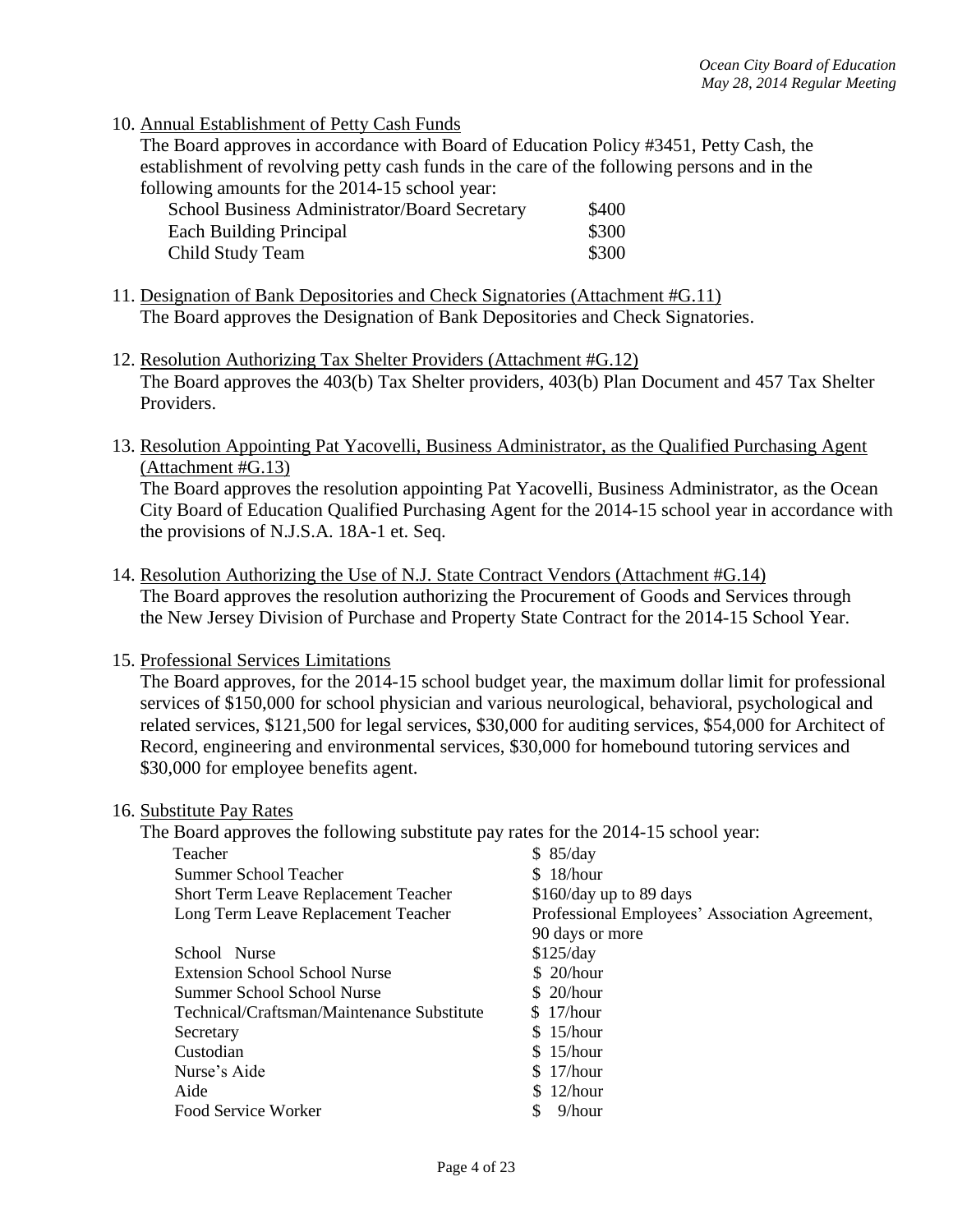17. Board of Education Policies

The Board approves the adoption of the Rules for Board Governance (Bylaws, Policies, Regulations and Mandatory Regulations) for the 2014-15 school year.

18. Curricula, Assessment Plan and Textbooks (Attachment #G.18)

The Board adopts the Ocean City School District K-12 curricula, assessment plan and textbook list for the 2014-15 school year.

19. Principal Evaluation Model and Rubric (Attachment #G.19)

The Board approves Dr. James Stronge's Leadership Effectiveness Performance Evaluation System and the attached rubric as the School District's Principal Evaluation Instrument for the 2014-15 school year.

- 20. Teaching Evaluation Framework and Rubric (Attachment #G.20) The Board approves Charlotte Danielson's Framework for Teaching and the attached rubric as the School District's Teacher Evaluation Instrument for the 2014-15 school year.
- 21. Ocean City District Plans/Manuals

The Board approves the Integrated Pest Management Plan, Indoor Air Quality Plan, Purchasing Manual, Comprehensive Equity Plan, Comprehensive Maintenance Plan, Mentoring Plan, Student Dismissal Plan, Emergency Crisis and Management Plan, Internal Controls Plan and Standard Operating Procedures, District Position Control Roster, Affirmative Action Plan, Student and Staff Handbooks, Employee Handbook, Student Teacher Handbook, Substitute Teacher Handbook, Teacher Evaluation Handbook, Administrative Evaluation Handbook and Athletic Coaches Handbook.

22. Insurance Risk Manager

The Board approves the McMahon Agency to provide Insurance Risk Manager Services for the 2014-15 school year.

23. Employee Benefits Agent

The Board approves Brown & Brown Benefit Advisors as the Employee Benefits Agent for the 2014-15 school year for the annual fee of \$30,000.

24. Policy Service Provider

The Board approves Strauss Esmay Associates LLP to provide Board of Education Policy update services for the 2014-15 school year for the fee of \$4,040.

25. Fixed Asset Appraisal Firm

The Board approves American Appraisal to provide fixed asset appraisal update services for the 2014-15 school year at an annual fee of \$950.

- 26. Requisition for Taxes (Attachment #G.26) The Board approves the Requisition for Taxes for July 1, 2014 through June 30, 2015.
- 27. AESOP Substitute Calling Services

The Board approves Frontline Technologies for the AESOP Software subscription for Substitute Calling Services for the 2014-15 school year at a cost of \$9,030.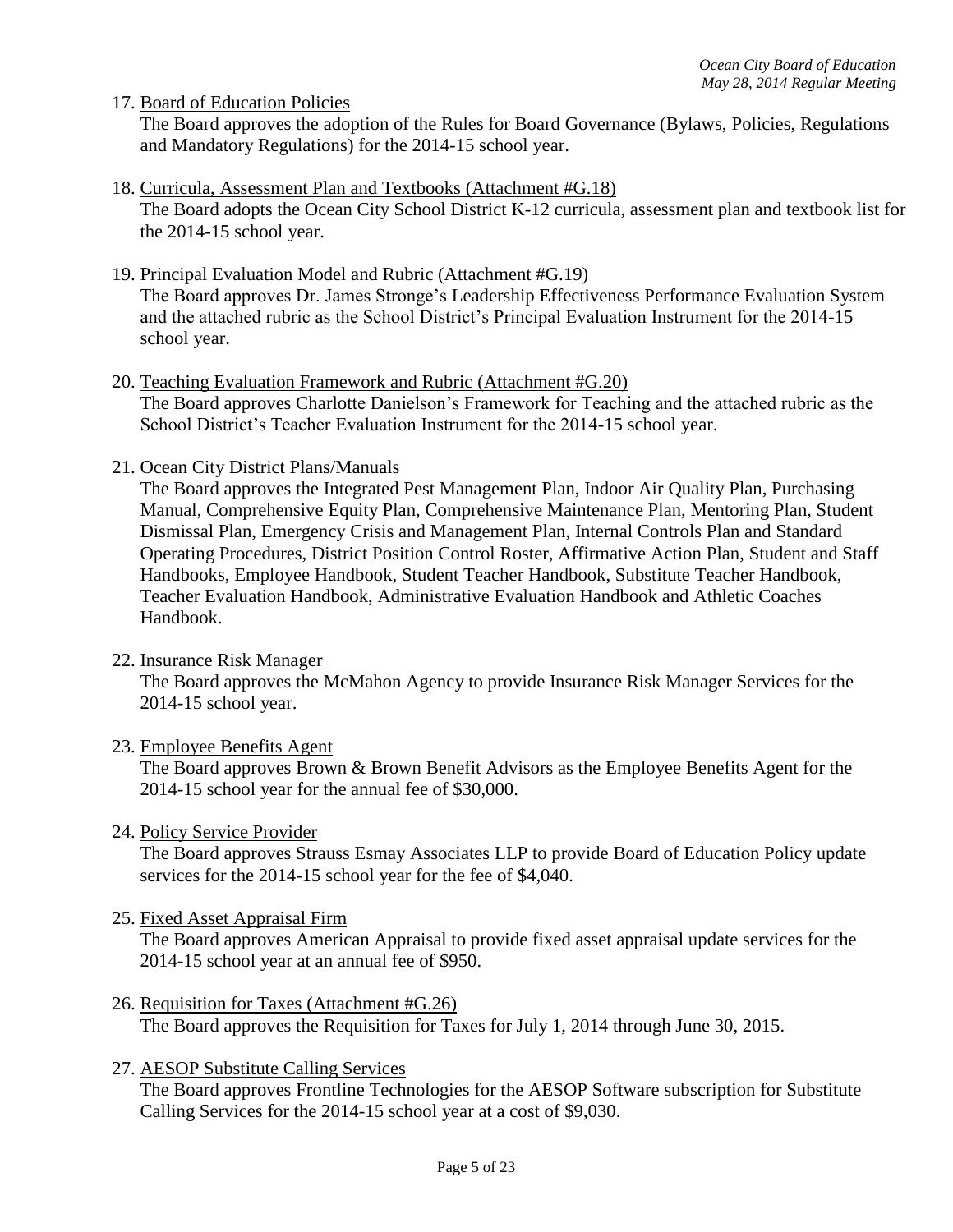28. Applitrack On-Line Applications

The Board approves Aspect Solutions for the Applitrack On-Line Application System subscription for the 2014-15 school year at a total cost of \$1,460.

- 29. Community Based Vocational Programs (Attachment #G.29)
	- The Board approves the attached Community Based Vocational Programs with Allies Incorporated for the 2014-15 school year to provide transition services for special needs students as follows:
		- \$55/hour for said services to the students, who are referred by the Child Study Team, with total hours not to exceed 25 hours per student per week
		- \$75/per student per day, if transportation is requested

### 30. Crisis Prevention/Intervention Contract (Attachment #G.30)

The Board approves the attached Crisis Prevention/Intervention contract between ABC Consultants, L.L.C. and the Ocean City School District, effective September 1, 2014 through June 30, 2015. The rates are as follows:

- \$ 130/per hour Direct and indirect service consultation
- \$1,500/per day Full-Day Crisis Prevention/Intervention Training
- \$ 750/half day Half-Day Crisis Prevention/Intervention Training
- \$ .55/per mile Travel to/from site of service provision
- 31. Designation of School Physician\*

The Board approves a professional services contract with Jerry Horowitz, D.O. in the amount of \$12,000 for the 2014-15 school year with Dr. Horowitz to serve as the School Physician.

32. Designation of Auditor for the Board of Education\*

The Board approves a professional services contract with the auditing firm of Ford, Scott  $\&$ Associates in the amount of \$23,900 for the 2013-14 school year audit to be conducted during the 2014-15 school year.

33. Designation of Bond Counsel\*

The Board approves a professional services contract with the firm McManimon, Scotland  $\&$ Baumann LLC for bond counsel services at the hourly rate of \$185 for the 2014-15 school year.

34. Designation of Labor Counsel\*

The Board approves a professional services contract with the firm of Comegno Law Group P.C. for labor counsel services at the hourly rate of \$175 for the 2014-15 school year with Mark Toscano assigned to serve as Lead Counsel.

35. Designation of Architect\*

The Board approves RYEBREAD Architects to provide service as Architect of Record for the 2014-15 school year.

36. Student Residency Investigator\*

The Board approves DiJoseph Investigations, LLC as Student Residency Investigator at the hourly rate of \$75 for the 2014-15 school year on an as needed basis.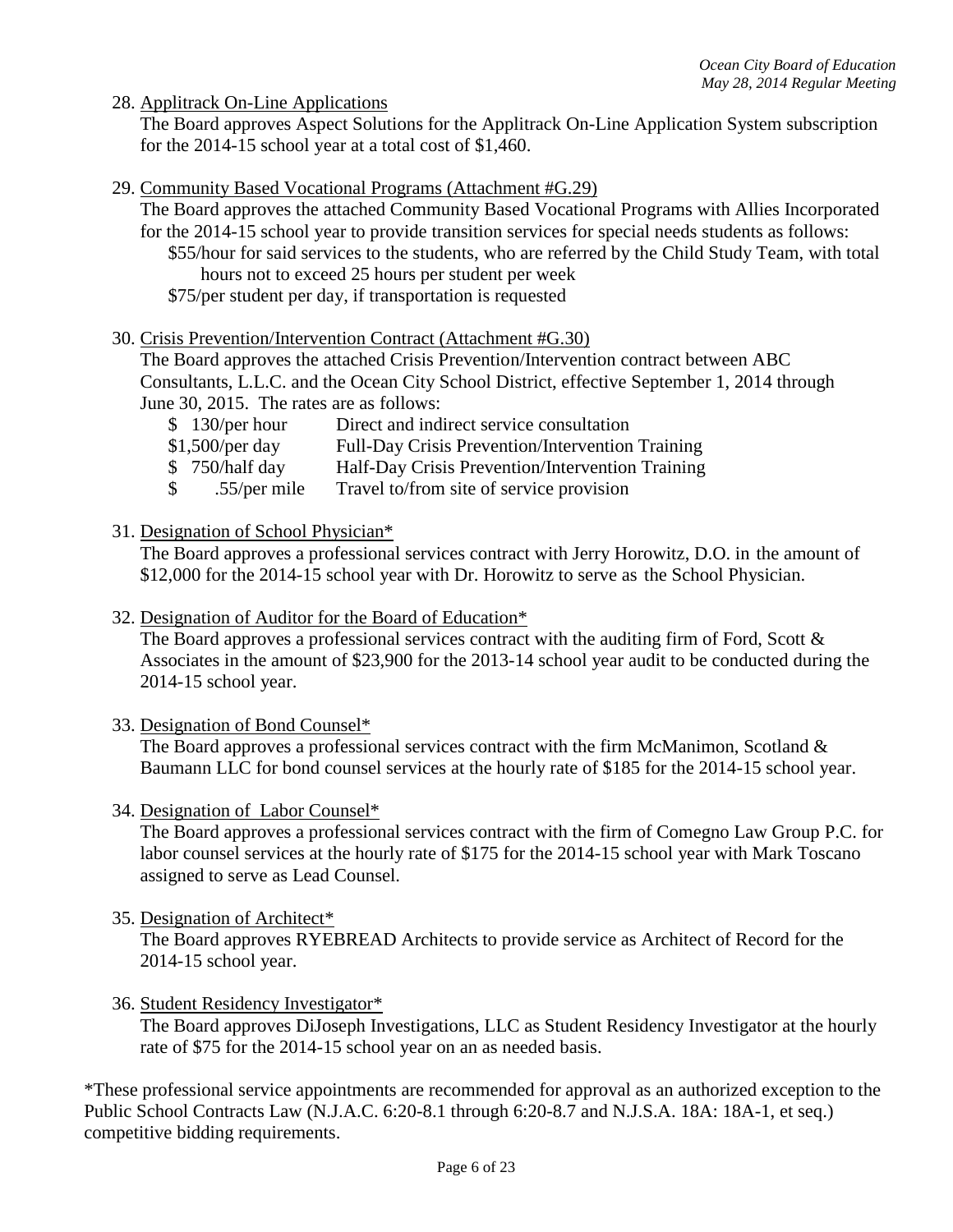37. Designation of Communication Coordinator\*

The Board approves a professional services contract with Galetto Consulting Services with Paul Galetto to serve as communication coordinator at an amount not to exceed \$15,000 through December 31, 2014.

38. Designation of Firms for Regulatory Compliance\*

The Board approves the following firms to provide regulatory and environmental compliance activities and services, including but not limited to AHERA, Right-to-Know and Indoor Air Quality, on an as needed basis for the 2014-15 school year:

Brinkerhoff Environmental Coastal Environmental Compliance Epic Environmental Services RAMM Environmental

39. Designation of Engineering Firms\*

The Board approves the following firms to provide engineering services on an as needed basis for the 2014-15 school year:

| Dante Guzzi Engineering Associates, L.L.C. | Civil Engineering Services                 |
|--------------------------------------------|--------------------------------------------|
| Davinci Group                              | Mechanical/Electrical Engineering Services |
| Kelter & Gilligo Consulting Engineers      | <b>Mechanical Engineering Services</b>     |

- 40. Occupational Therapy Renewal of Contract (Attachment #G.40)\* The Board approves the attached renewal of contract for Deborah L. Huber to provide occupational therapy services for the 2014-15 school year.
- 41. Physical Therapy Contracts (Attachment #G.41)\*

The Board approves the attached contract for Kristina Bonstead to provide physical therapy services for the 2014-15 school year.

#### 42. Neurological Services\*

The Board approves the following providers for neurological services for the 2014-15 school year on an as needed basis:

| Dr. Russell Abrams      | \$400/per evaluation and report                                                               |
|-------------------------|-----------------------------------------------------------------------------------------------|
| Barbara J. Leech, Ph.D. | Neuropsychological evaluations                                                                |
|                         | \$1500/Comprehensive Neuropsychological Evaluation**                                          |
|                         | \$175/per hour - Independent Evaluation                                                       |
|                         | \$325/per hour - Trial Preparation and/or Consultation                                        |
|                         | \$225/per hour - Record Review                                                                |
|                         | \$1500/half day (up to four hours) Deposition/Court Appearance                                |
|                         | \$2600/full day (over four hours) Deposition/Court Appearance                                 |
|                         | **This evaluation includes comprehensive testing, interview, complete report (with diagnosis, |
|                         | interpretation, and recommendations), feedback session, and school visit (as needed)          |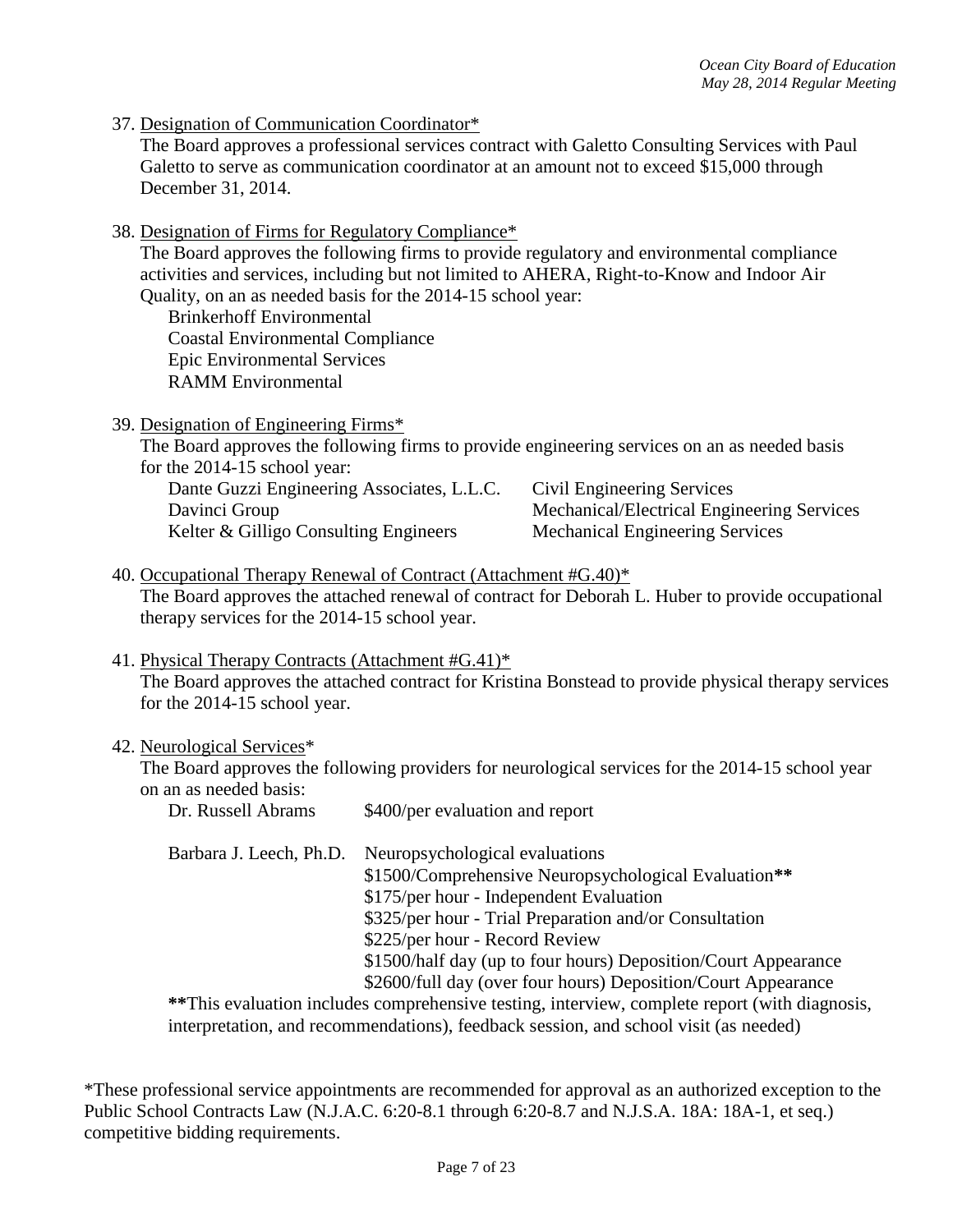#### 43. Psychological Services\*

The Board approves the following psychiatrists for evaluations for the 2014-15 school year on an as needed basis:

| Dr. Inua A. Momadu  | \$450/per evaluation                                                                    |
|---------------------|-----------------------------------------------------------------------------------------|
| Dr. Thomas O'Reilly | \$400/per evaluation; \$200/hour for consultation; \$200/hour for<br>Individual therapy |

Dr. Alexander Iofin \$300/per evaluation

### 44. Homebound Instruction/Bedside Services Contracts\*

The Board approves the following contracts for the 2014-15 school year: Alternatives Unlimited, Inc. to provide home instruction services, on an as needed basis, at the hourly rate of \$30.

Alfred I. DuPont Hospital for Children to provide hospital-based bedside instruction at the hourly rate of \$27 and at the hourly rate of \$35 for Special Education Instruction/Rehabilitation.

Educere to provide home instruction services, on an as needed basis, as follows: \$29 an hour for All Major Core Courses and most electives \$30 an hour for Art, Music and select electives \$1,999 per seat for annual Founders Academy Seat License (for those students who are on home instruction for the full year)

Professional Education Services, Inc. to provide homebound instruction for bedside services for for \$30/hour at the following locations:

Princeton House Behavioral Health Systems High Focus Centers C.A.R.E.S. Program South Jersey Health Care

### 45. Behavior Consultant Services (Attachment #G.45)\*

The Board approves the attached Professional Services Contract for Behavior Consultant services provided by Brett DiNovi & Associates, L.L.C. for the 2014-15 school year.

46. Consultation Services (Attachment #G.46)\*

The Board approves the attached professional services contract with Dr. Vincent Winterling, Ed.D., d/b/a Vincent Winterling Ed.D. Consultants to provide consultation services to students for the 2014-15 school year. Cost to be billed to the Sea Isle City Board of Education.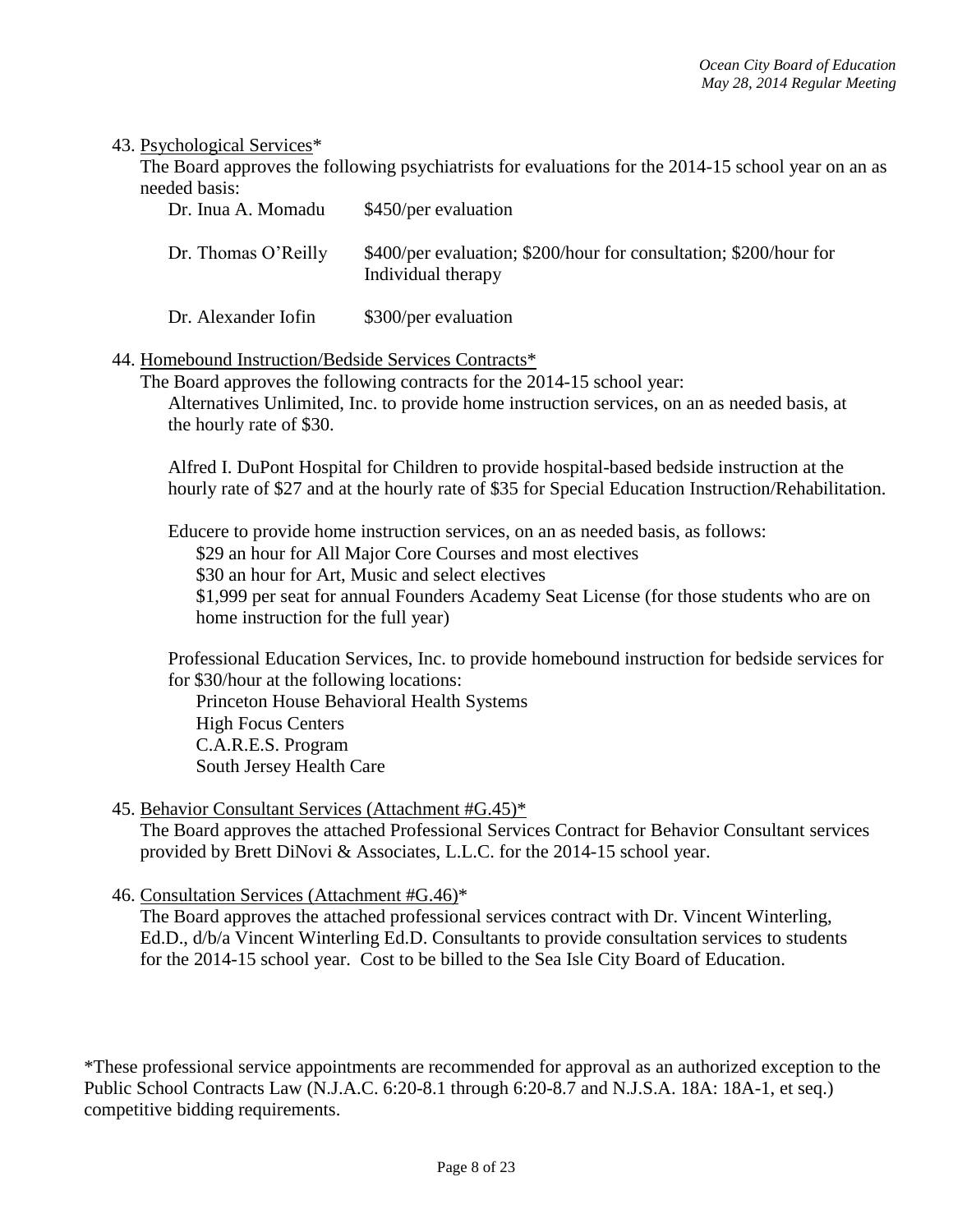47. Assistive Technology Consultation and Evaluation Services\*

The Board approves the attached professional services contract with Advancing Opportunities to provide evaluations, consultations, assistive technology recommendations and training to staff and students for the 2014-15 school year as follows:

\$880 per evaluation

- \$115 per hour for training
- \$ 55 per hour for travel

## 48. Language Translation and Interpretive Services (Attachment #G.48)\*

The Board approves Para-Plus Translation Services for language translation and interpretive services for the 2014-15 school year and attached is the rate schedule.

# 49. Designation of Solicitor of the Board of Education\* **(Ocean City Representatives Only)**

The Board approves the firm of McCrosson and Stanton, P.A. and the designation of Michael Stanton as Board Solicitor in the amount of \$36,000, for the 2014-15 school year. The hourly rate for "Additional Compensation" is \$125 per hour.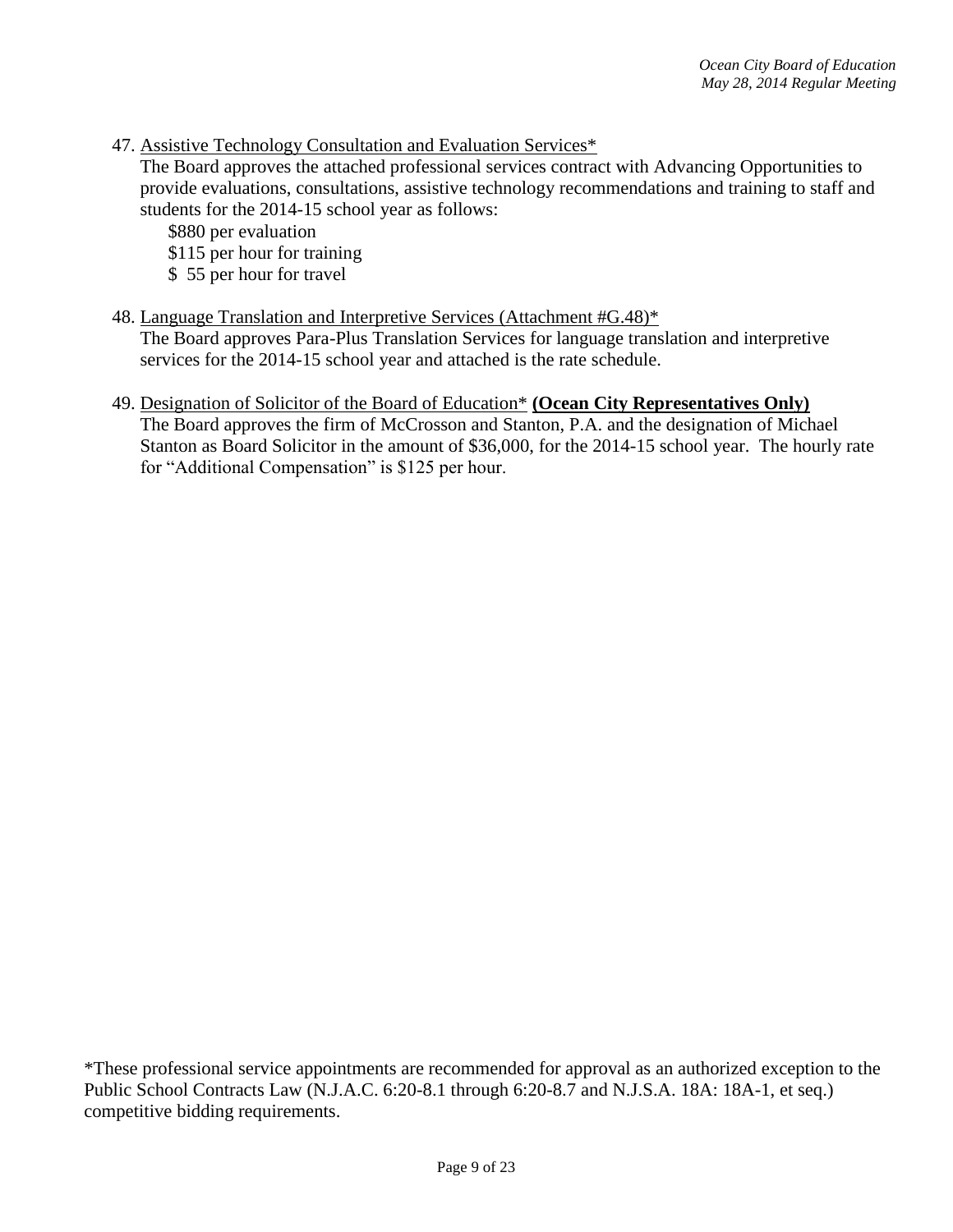#### **OFFICE OF THE**

#### **SUPERINTENDENT OF SCHOOLS**

**TO:** Ocean City Board of Education

#### **FROM: Dr. Kathleen Taylor, Superintendent of Schools**

**RE:** May 28, 2014 Regular Board Meeting

**MOTION:** Based on the recommendation of the Superintendent of Schools, the following resolutions are presented for formal approval by the Board of Education.

#### **1. Buildings and Grounds**

## A. Use of Facilities **(Ocean City Representatives Only)** The Board approves the following requests for the use of the High School and Intermediate School:

| <b>High School</b> |               |                                                                   |
|--------------------|---------------|-------------------------------------------------------------------|
|                    | Requested By: | City of Ocean City                                                |
| Use:               |               | Nor'Easters Soccer Games                                          |
|                    | Date/Times:   | May 14, 2014 and May 28, 2014(Wed), 5:00PM-10:00PM                |
|                    |               | June 7, 2014 (Sat), 5:00PM-10:00PM                                |
|                    |               | June 10 or June 17, 2014 (Date-TBD) (Tues), 5:00PM-10:00PM        |
|                    |               | June 22, 2014 (Sun), 5:00PM-10:00PM                               |
|                    |               | June 28, 2014 (Sat), 5:00PM-10:00PM                               |
|                    |               | June 29, 2014 (Sun), 5:00PM-10:00PM                               |
|                    |               | July 5, 2014 (Sat), 5:00PM-10:00PM                                |
|                    |               | July 11, 2014 (Fri), 5:00PM-10:00PM                               |
|                    |               | July 19, 2014 (Sat), 5:00PM-10:00PM                               |
|                    |               | July 26, 2014 (Sat), 1:00PM-10:00PM - Eastern Conference Playoffs |
|                    |               | July 27, 2014 (Sun), 5:00PM-10:00PM - Eastern Conference Playoffs |
| Room:              |               | Locker Rooms, Outside Rest Rooms                                  |
| Fee:               |               | \$2,880.00                                                        |
|                    |               | Requested By: City of Ocean City Police Department                |
| Use:               |               | 5K Run                                                            |
|                    | Date/Times:   | June 7, 2014 (Sat), 7:00AM-12:00PM                                |
| Room:              |               | <b>Exterior Rest Rooms</b>                                        |
| Fee:               |               | No charge                                                         |
|                    | Requested By: | <b>City of Ocean City Recreation Department</b>                   |
| Use:               |               | <b>Pickleball Games</b>                                           |
|                    | Dates/Times:  | June 23, 2014-September 1, 2014, 8:30AM-11:30AM                   |
| Room:              |               | Blacktop area north of gym                                        |
| Fee:               |               | No charge                                                         |
|                    |               |                                                                   |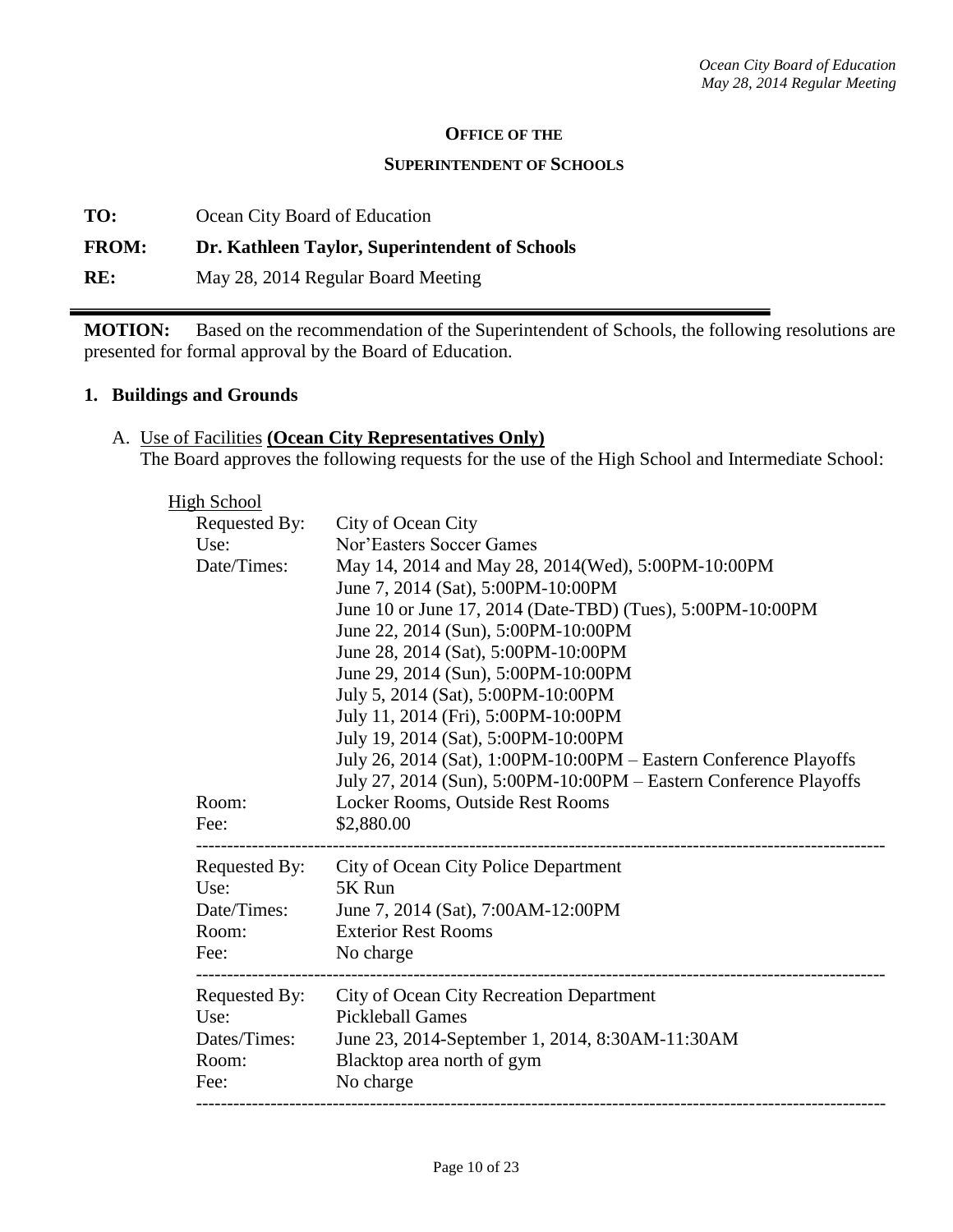| Requested By: | Ocean City Exchange Club                                              |
|---------------|-----------------------------------------------------------------------|
| Use:          | Practice for Miss Ocean City Pageant                                  |
| Date/Times:   | August 4-7, 2014 (Mon-Thurs), 5:00PM-9:00PM                           |
|               | August 9, 2014 (Sat), 11:00AM-4:00PM                                  |
| Rooms:        | Cafeteria and Classrooms G103, G105 and B111 for August 4-7, 2014 and |
|               | Community Room for August 9, 2014                                     |
| Fee:          | No charge                                                             |

### Intermediate School

| Requested By: | New Jersey Center for Technology & Learning                                |
|---------------|----------------------------------------------------------------------------|
| Use:          | <b>Physics Certification Courses</b>                                       |
| Date/Times:   | Summer 2014 (Mon-Thurs), 8:00AM-2:00PM: 6/30, 7/1, 7/2, 7/3, 7/7,          |
|               | 7/8, 7/9, 7/10, 7/14, 7/15, 7/16, 7/17, 7/21, 7/22, 7/23, 7/24, 7/28, 7/29 |
|               | $7/30$ and $7/31$                                                          |
| Room:         | Classrooms 405 and 407                                                     |
| Fee:          | No charge                                                                  |

### B. Dual Use Classrooms **(Ocean City Representatives Only)**

The Board approves the dual instructional use for the following classrooms for the 2014-15 school year and authorizes the School District to request approval from the New Jersey Department of Education:

| <b>Primary School</b> | Room 401 / Basic Skills Instruction / ESL                 |
|-----------------------|-----------------------------------------------------------|
|                       | Intermediate School Room 411 / Reading / Physical Therapy |

### Informational Items

#### Fire Drills

| Ocean City High School                       | April 23, 2014 |
|----------------------------------------------|----------------|
| Ocean City Intermediate School April 9, 2014 |                |
| Ocean City Primary School                    | April 24, 2014 |

### **Security Drills**

| Ocean City High School                        | April 8, 2014  |
|-----------------------------------------------|----------------|
| Ocean City Intermediate School April 25, 2014 |                |
| Ocean City Primary School                     | April 10, 2014 |

# School Bus Emergency Evacuation Drills (Attachment)

| Ocean City High School                      | April 22, 2014 |
|---------------------------------------------|----------------|
| Ocean City Intermediate School May 19, 2014 |                |
| Ocean City Primary School                   | May 7, 2014    |

- **Discussion**
- Buildings and Grounds Committee Report Mr. Oves, Chairperson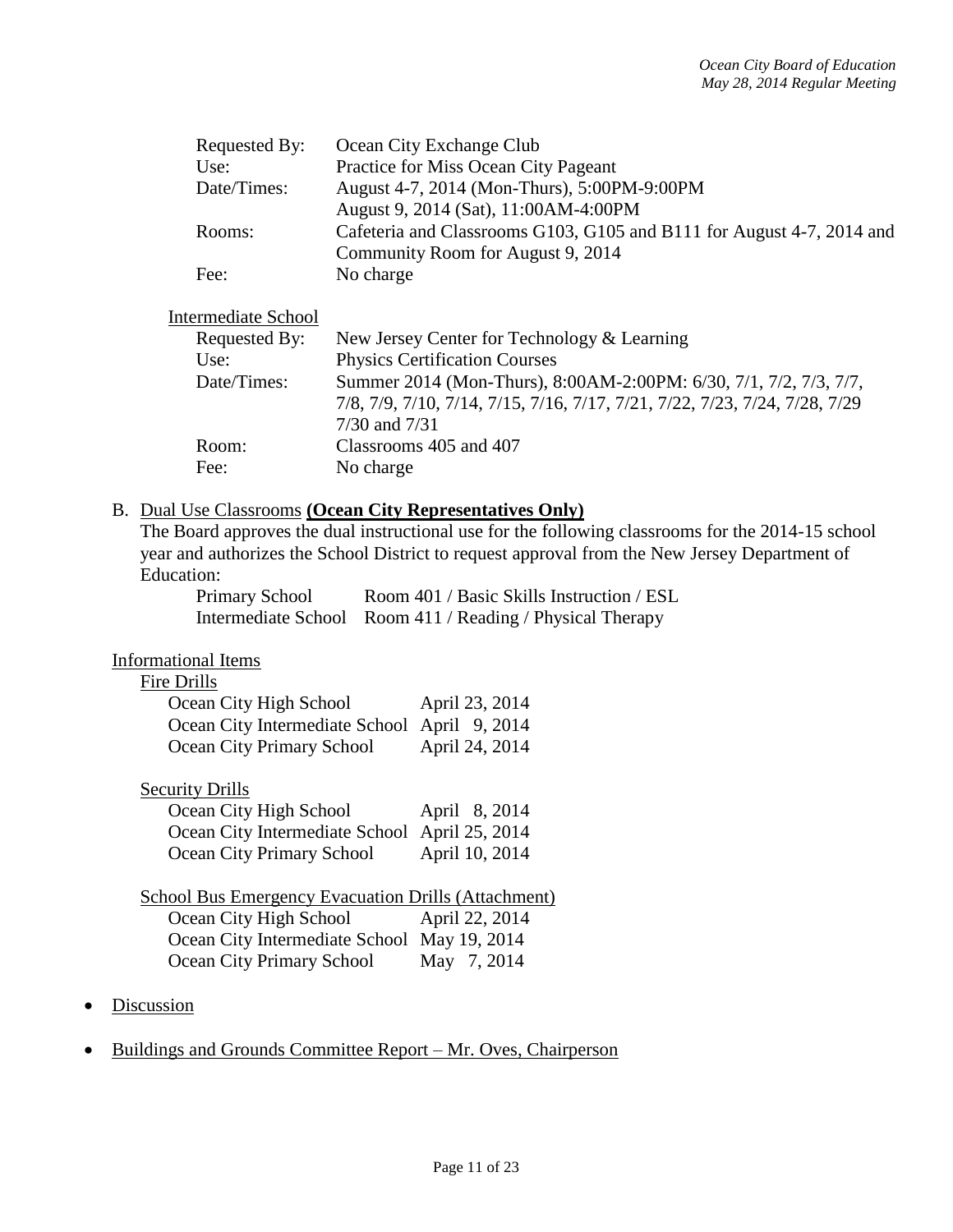## **2. Curriculum and Instruction**

A. Out of District Placements – Extended School Year (ESY)

The Board approves the following out-of-district placements for the 2014-15 school year Extended School Year Program:

| Number                         | School     | Tuition  |
|--------------------------------|------------|----------|
| of Students                    | District   | Cost     |
| $4$ (1:1 aides for 3 students) | OC         | \$15,080 |
|                                | OC         | \$8,090  |
| $3(1:1$ aides for 2 students)  | UT         | \$10,870 |
| $2(1:1$ aide for 2 students)   | UT         | \$25,940 |
|                                | UT         | \$7,463  |
|                                | UT         | \$6,441  |
|                                | UT         | \$2,900  |
| $3(1:1)$ aide for 2 students)  | <b>SIC</b> | \$10,870 |
|                                |            |          |

B. High School Field Trip Request (Attachment #2.B) The Board approves the attached High School Field Trip list.

C. Foreign Exchange Student

The Board approves the request made by the Ocean City/Upper Township Rotary Club for placement of a foreign exchange student from Columbia to attend the High School for the 2014-15 school year. In accordance with Board Policy and Regulation #5111, Eligibility of Resident/ Nonresident Pupils, tuition will be waived for foreign exchange students on a J-1 or F-1 Visa.

D. Vocational Technical Education Plan

The Board approves the Ocean City High School Vocational Technical Education Plan for the 2014-15 school year. Vocational Technical Educational Programming is afforded to general education and special education students on a shared time or full time basis with the Cape May County Vocational Technical High School. All programs are in accordance with N.J.S.A. 18A:54 and N.J.A.C. 6A:19.

- E. Ocean City High School Extension Program The Board approves the Ocean City High School Extension Program for the 2014-15 school year, pursuant to N.J.A.C.: A:16-1.3 & 9.2. The Extension Program offers 11th and 12th grade students an alternative path to a High School diploma.
- F. Membership Resolution in NJSIAA (Attachment #2.F) The Board approves the submission of the Membership Resolution for the Ocean City High School to continue membership in the New Jersey State Interscholastic Athletic Association for the 2014-15 school year, with \$2,150.00 for annual dues.
- G. Bilingual/ESL Plan (Attachment #2.G) The Board approves the attached District Bilingual/ESL Three-Year Program Plan for 2014-2017 and authorizes submission to the New Jersey Department of Education.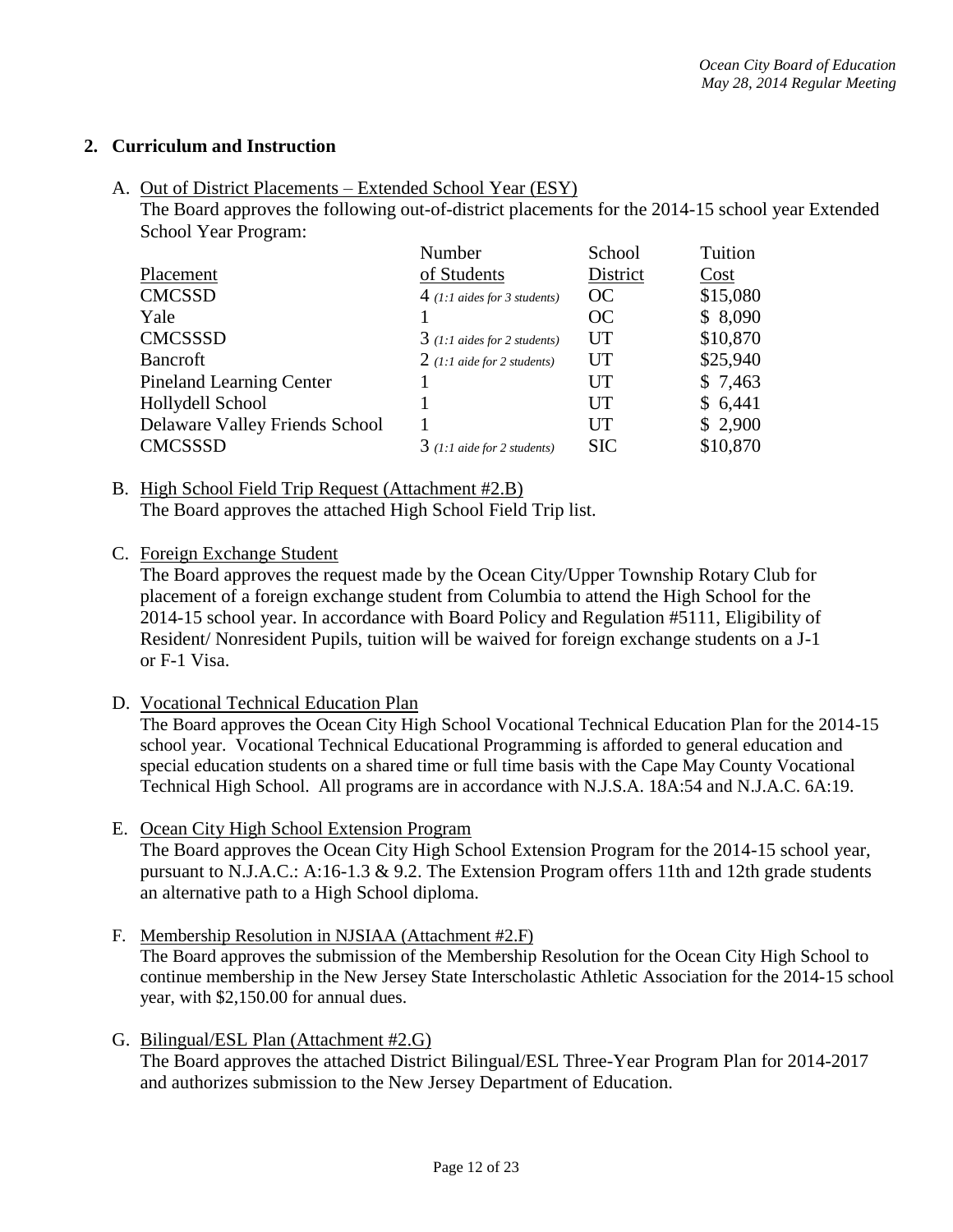H. ESL Waiver

The Board approves the request to submit the ESL District Waiver Request for the 2014-15 school year for the continuation of the High-Intensity ESL program.

I. Nursing Services Plan

The Board adopts the School District's Nursing Services Plan for the 2014-15 school year that describes nursing services for students by the following school nurses in consultation with the school physician, Dr. Jerry Horowitz.

Ms. Rosemary Millar– Certified School Nurse – High School Ms. Connie Meng – Certified School Nurse – Intermediate School Ms. Alice Wolf – Certified School Nurse – Primary School Ms. Jill Geller –Nurse's Aide - High School

- J. Intermediate School Field Trip Request (Attachment #2.J) **(Ocean City Representatives Only)**  The Board approves the attached Intermediate School Field Trip list.
- K. Primary School Field Trip Request (Attachment #2.K) **(Ocean City Representatives Only)**  The Board approves the attached Primary School Field Trip list.

#### Informational Items (Attachments)

Out-of-School Suspension Reports for April 2014. Harassment, Intimidation and Bullying investigation reports.

- Discussion
- Curriculum and Student Affairs Committee Report Mr. Bauer, Chairperson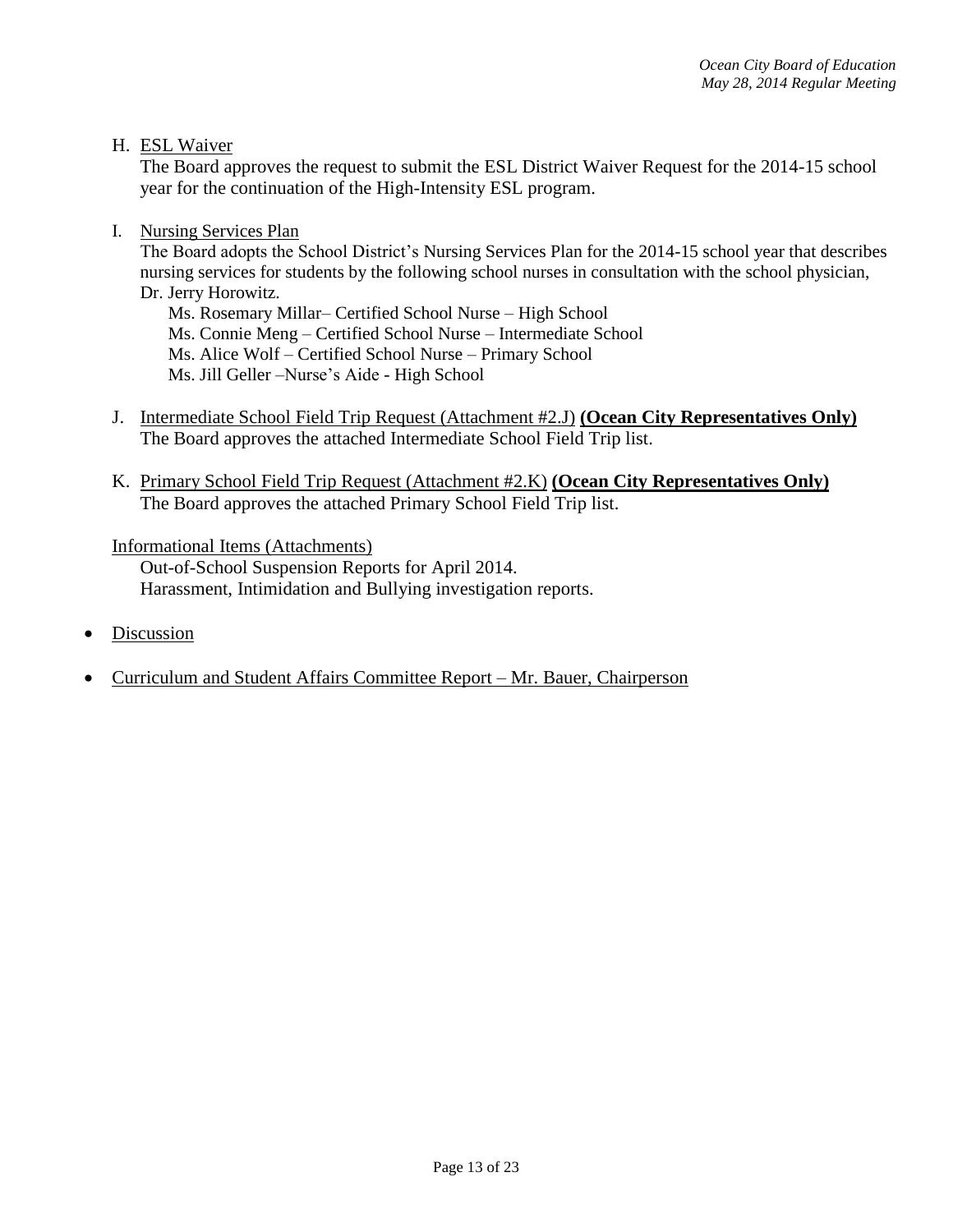# **3. Finance**

- A. Bill List (Attachment #3.A) The Board approves payment of bills for May 2014 in the amount of \$3,527,113.95.
- B. Secretary and Treasurer Reports (Attachment #3.B) The Board approves the Board Secretary's Monthly Financial Report and the Treasurer of School Funds' Reports for April 2014.
- C. Line Item Transfers (Attachment #3.C) The Board approves the revenue and appropriation transfers for March 2014.
- D. Travel & Expense Reimbursement (Attachment #3.D) The Board approves the May 2014 list of Board of Education Members and School District Staff travel and related expense reimbursements.
- E. Agreement to Deliver Food Service Commodities (Attachment #3.E) The Board approves the attached agreement with Paul's Commodity Hauling to deliver food service commodities effective September 1, 2014 – June 30, 2015.
- F. Payment Application #1 to Thermal Piping (Attachment #3.F) The Board approves Payment Application #1 in the amount of \$61,122.60 to Thermal Piping for the High School HVAC Mechanicals Project as certified by the Board Engineer.
- G. Memorandum of Understanding with Corbin City Board of Education (Attachment #3.G) The Board approves the Memorandum of Understanding with the Corbin City Board of Education for School Business Administrator services for the 2014-15 fiscal year:

| Computer Services/Supplies/Copying      | \$3,885.00  |
|-----------------------------------------|-------------|
| <b>Business Administrator</b>           | \$3,500.00  |
| <b>Assistant Business Administrator</b> | \$13,000.00 |
| Total                                   | \$20,385.00 |

H. Digital Production Services (Attachment #3.H)

The Board approves the extension of the contract with Just Right TV Productions LLC to provide digital production recording services for Board of Education meetings for July 1, 2014 through June 30, 2015 as specified in the Interlocal Services Agreement with the City of Ocean City. The rates for services are as follows:

| Rate for services rendered up to a minimum of 2 hours                           | \$240.00 |
|---------------------------------------------------------------------------------|----------|
| Rate for service that exceeds the 2 hour minimum in $\frac{1}{2}$ hr. intervals | \$15.00  |
| Fee per additional copy of prerecorded DVD                                      | \$7.00   |
| Rate for digital recording services for special events and/or                   |          |
| recording sessions that are beyond the scope of work                            |          |
| outlined and in addition to the scheduled meetings in                           |          |
| 1 hour increments                                                               | \$120.00 |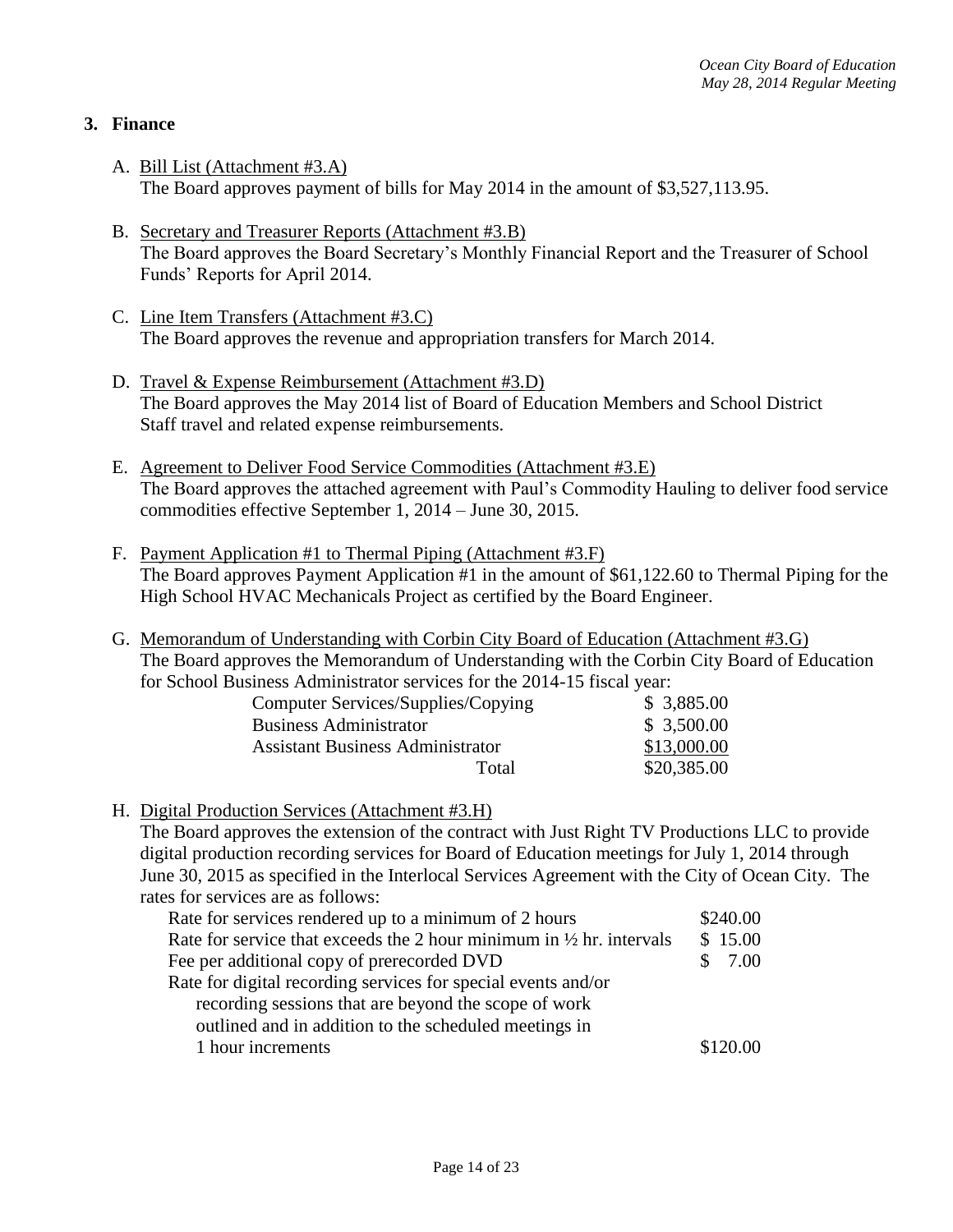- I. Cape May County Special Services School District Agreement for Transportation Services The Board approves the 2014-15 Shared Services Transportation Contract with the Cape May County Special Services School District on an as needed basis.
- J. Tuition Contracts with the Cape May County Special Services School District Students Sent The Board approves the 2014-15 tuition contracts with the Cape May County Special Services School District – students sent as follows:

| <b>CMC</b> Special Services                  | <b>Tuition Rate Per Pupil</b> |
|----------------------------------------------|-------------------------------|
| 2014-15 Multiple Disabilities                | \$33,425                      |
| 2014-15 Autism                               | \$36,825                      |
| 2014-15 One-to-One Aide                      | \$17,025                      |
| 2014-15 Extended School Year Agreement       | \$2,450                       |
| (Four Week Program)                          |                               |
| 2014-15 One-to-One Aides (Four Week Program) | \$1,760                       |
| 2014-15 Cape Educational Compact Agreement   | \$16,700                      |
| (Billed Monthly)                             | per student                   |
| 2014-15 Cape Educational Compact Hybrid      | \$18,500                      |
| Agreement (Billed Monthly)                   | per student                   |

K. No Child Left Behind (NCLB) Fiscal Year 2015 Grant Application Submission

The Board authorizes the District's submission of the NCLB fiscal year 2015 grant application for the following amounts:

| Title I Part A:             | \$267,206 |
|-----------------------------|-----------|
| Title II Part A:            | \$82,975  |
| Title III:                  | \$3,569   |
| Total Allocation: \$353,750 |           |

### L. Title III Consortium

The Board authorizes Middle Township School District to be the lead agency in a Title III Consortium with Upper Township School District and Ocean City School District.

### M. Transfer of Current Year Surplus to Tuition Reserve

WHEREAS, NJAC 6A:23-3.1(f) permits a Board of Education to establish and/or deposit into tuition reserve accounts at year end, and

WHEREAS, the aforementioned code authorizes procedures, under the authority of the Commissioner of Education, which permit a board of education to transfer unanticipated excess current revenue or unexpended appropriations into reserve accounts no later than June 30, 2014 by board resolution for foreseeable future tuition adjustments for formal sending/receiving relationships, and

WHEREAS, the Ocean City Board of Education wishes to transfer unanticipated excess current year revenue or unexpended appropriations from the general fund into a Tuition Reserve account at year end, and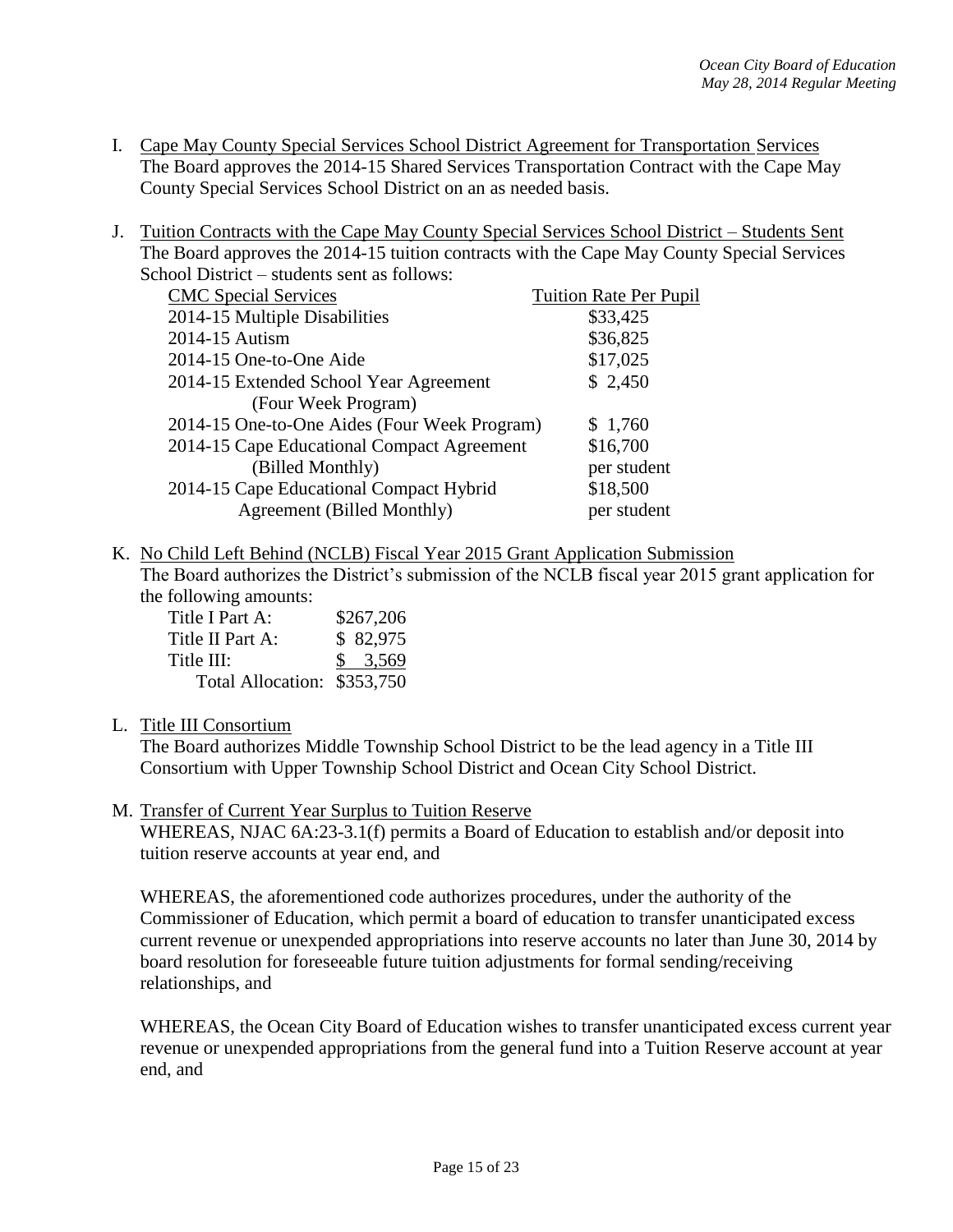WHEREAS, the Ocean City Board of Education has determined that an amount not to exceed \$600,000 for the 2014-15 year is a reasonable tuition reserve and is available for such purpose of transfer;

NOW THEREFORE BE IT RESOLVED by the Ocean City Board of Education that it hereby authorizes the district's School Business Administrator to make this transfer consistent with all applicable laws and regulations.

### N. Transfer of Current Year Surplus to Capital Reserve

WHEREAS, NJSA 18A:21-2, NJSA 18A:7G-31, and NJSA 18A:7F-41 permit a Board of Education to establish and/or deposit into certain reserve accounts at year end, and

WHEREAS, the aforementioned statutes authorize procedures, under the authority of the Commissioner of Education, which permit a board of education to transfer unanticipated excess current revenue or unexpended appropriations into reserve accounts no later than June 30, 2014 by board resolution, and

WHEREAS, the Ocean City Board of Education wishes to transfer unanticipated excess current year revenue or unexpended appropriations from the general fund into a Capital Reserve account at year end, and

WHEREAS, the Ocean City Board of Education has determined that an amount not to exceed \$1,500,000 is available for such purpose of transfer;

NOW THEREFORE BE IT RESOLVED by the Ocean City Board of Education that it hereby authorizes the district's School Business Administrator to make this transfer consistent with all applicable laws and regulations.

### O. Approval of U.S. Communities Government Purchasing Alliance

The Ocean City Board of Education authorizes membership in the U.S. Communities Government Purchasing Alliance for the 2014-15 fiscal year at no cost to become a member.

P. Donation

The Board accepts the following donations for the Student Space Flight Experiment Program: Cash Donation  $$2,084.32$ 

### Q. Donation **(Ocean City Representatives Only)**

The Board accepts a donation of \$200 from AtlantiCare Foundation for the Intermediate School Sustainable Garden in honor of Linda Spengler being awarded the 2014 AtlantiCare Healthy Educator of the Year award.

R. Approval of the execution and delivery of SDA Section 15 Grant Agreement for the Ocean City Primary School and Delegation of Authority **(Ocean City Representatives Only)** The Ocean City Board of Education authorizes execution and delivery of the Grant Agreement for Primary Elementary School, DOE Project Number 3780-070-13-1003.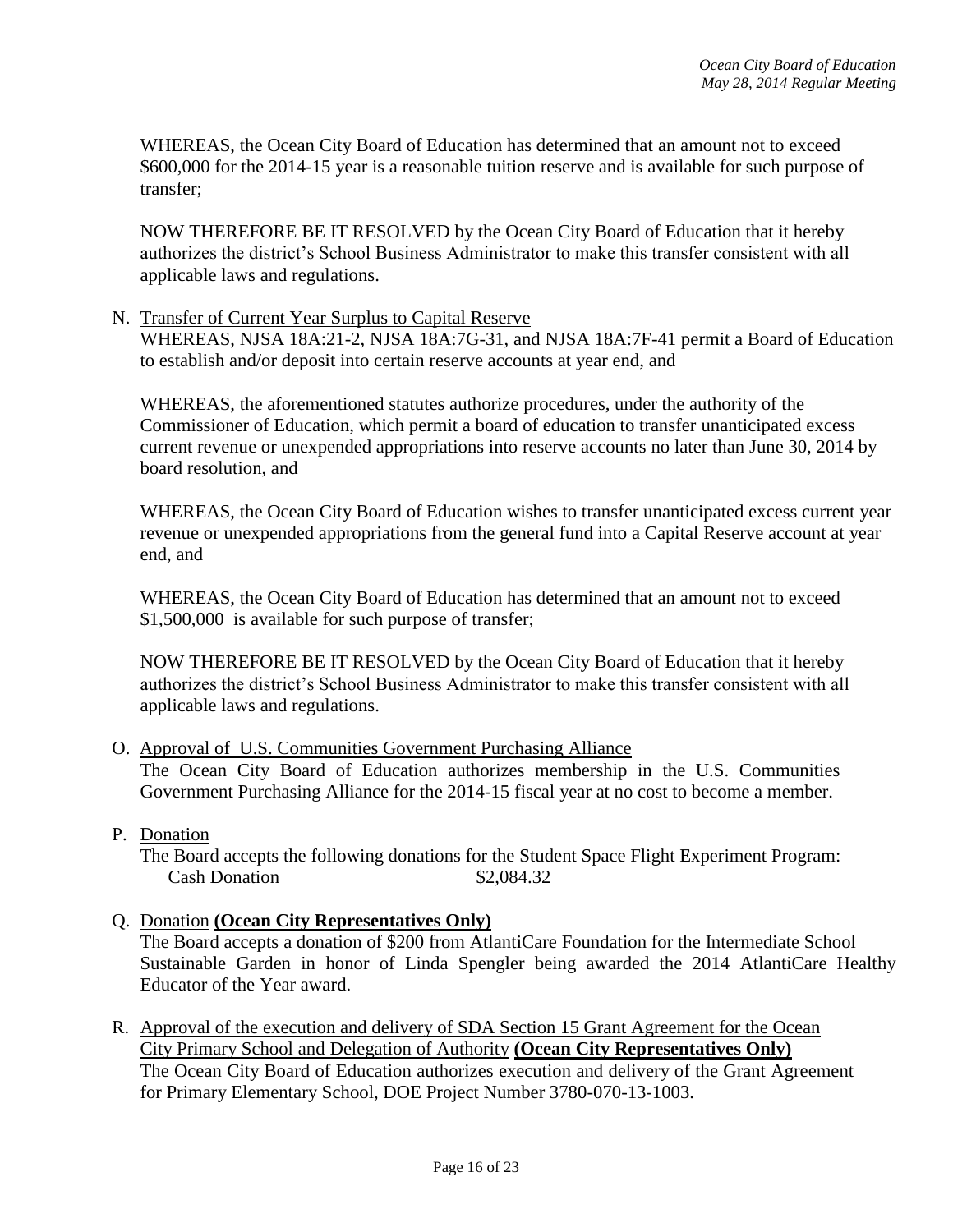Delegation of Authority to the School Business Administrator for supervision of the School Facilities Project for Primary Elementary School, DOE Project Number 3780-070-13-1003.

Informational Item Discussion of Bond Sale results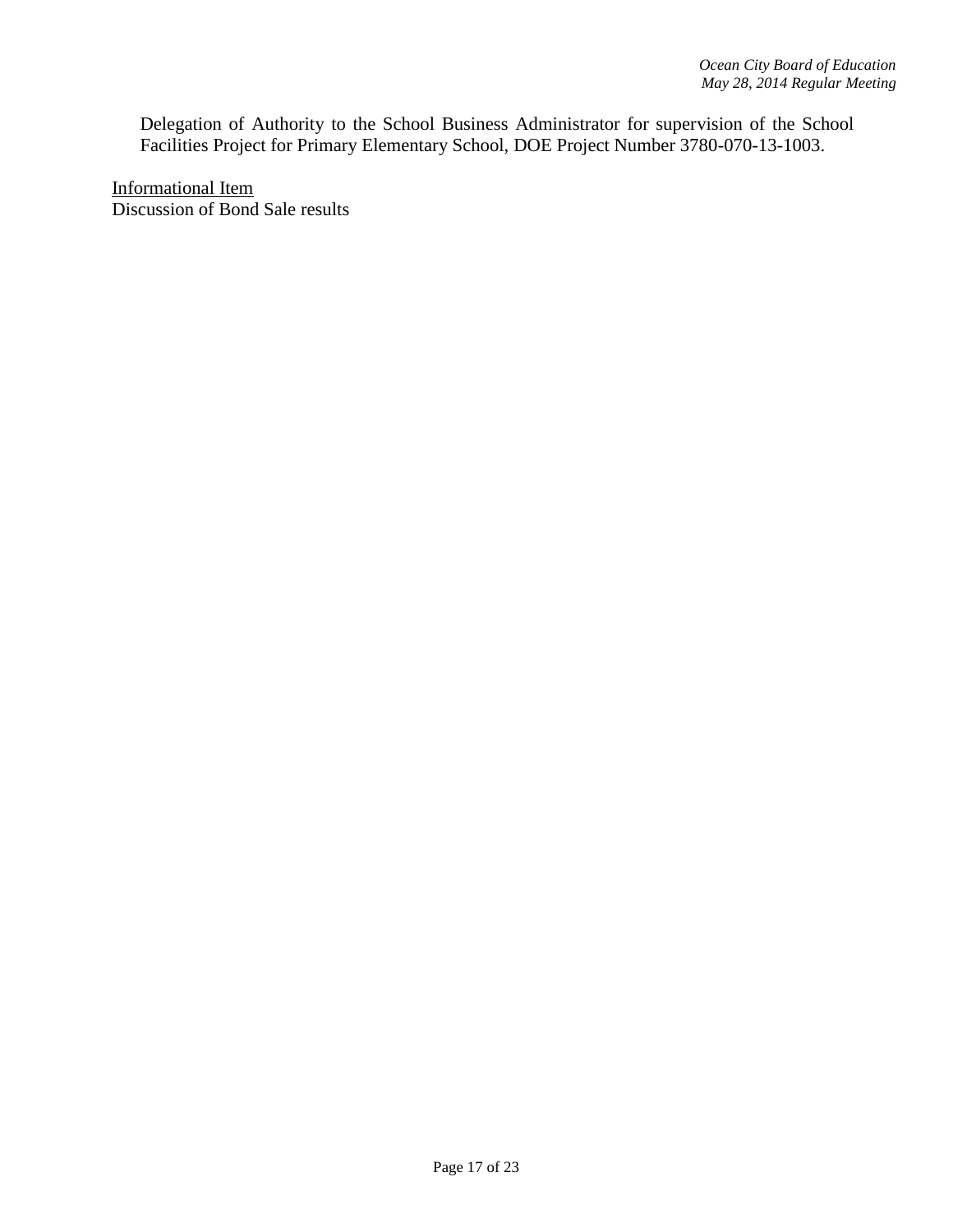- **4. Personnel** (All motions are upon Superintendent's recommendation:)
	- A. Memorandum of Agreement (Attachment #4.A) roll call vote

The Board ratifies the memorandum of agreement on schedules B and C, between the Ocean City Board of Education and the Ocean City Education Association, effective July 1, 2011 through June 30, 2014. Said agreement has been ratified by the OCEA on May 20, 2014.

- B. Substitute roll call vote The Board approves Seamus McManus as a criminal history approved/HIB trained substitute teacher and aide for the 2013-14 school year.
- C. Homebound Instructors roll call vote The Board approves the School District's Certificated Staff and substitute certificated teachers as homebound instructors, based on their availability and on an as needed basis, for summer 2014 and the 2014-15 school year at a rate of \$30\* per hour.
- D. High School Coaches and Revised Stipends (Attachment #4.D) roll call vote The Board ratifies the attached High School coaches and revised stipends for the 2013-14 school year.
- E. High School Coaches and Stipends\* (Attachment #4.E) roll call vote The Board approves the attached High School Coaches and stipends for the 2014-15 school year.
- F. High School Co-Curricular Sponsors and Revised Stipends (Attachment #4.F) roll call vote The Board ratifies the attached High School co-curricular sponsors and revised stipends for the 2013-14 school year.
- G. High School Team Leaders (Attachment #4.G) roll call vote The Board approves the attached High School team leaders for the 2014-15 school year.
- H. High School Cafeteria Person-in-Charge roll call vote The Board approves Gretchen Smith as the High School cafeteria person-in-charge for the 2014-15 school year at a stipend of \$400 per year.
- I. Extension Program Faculty roll call vote The Board approves the following High School faculty assigned to the Extension Program for the 2014-15 school year: Margaret Corcoran Teacher-In-Charge

Eric Grimley Teacher

J. District and High School Supportive Staff and Salaries (Attachment #4.J) – roll call vote The Board approves the attached District and High School supportive staff and their salaries for the 2014-15 school year.

\*pending negotiations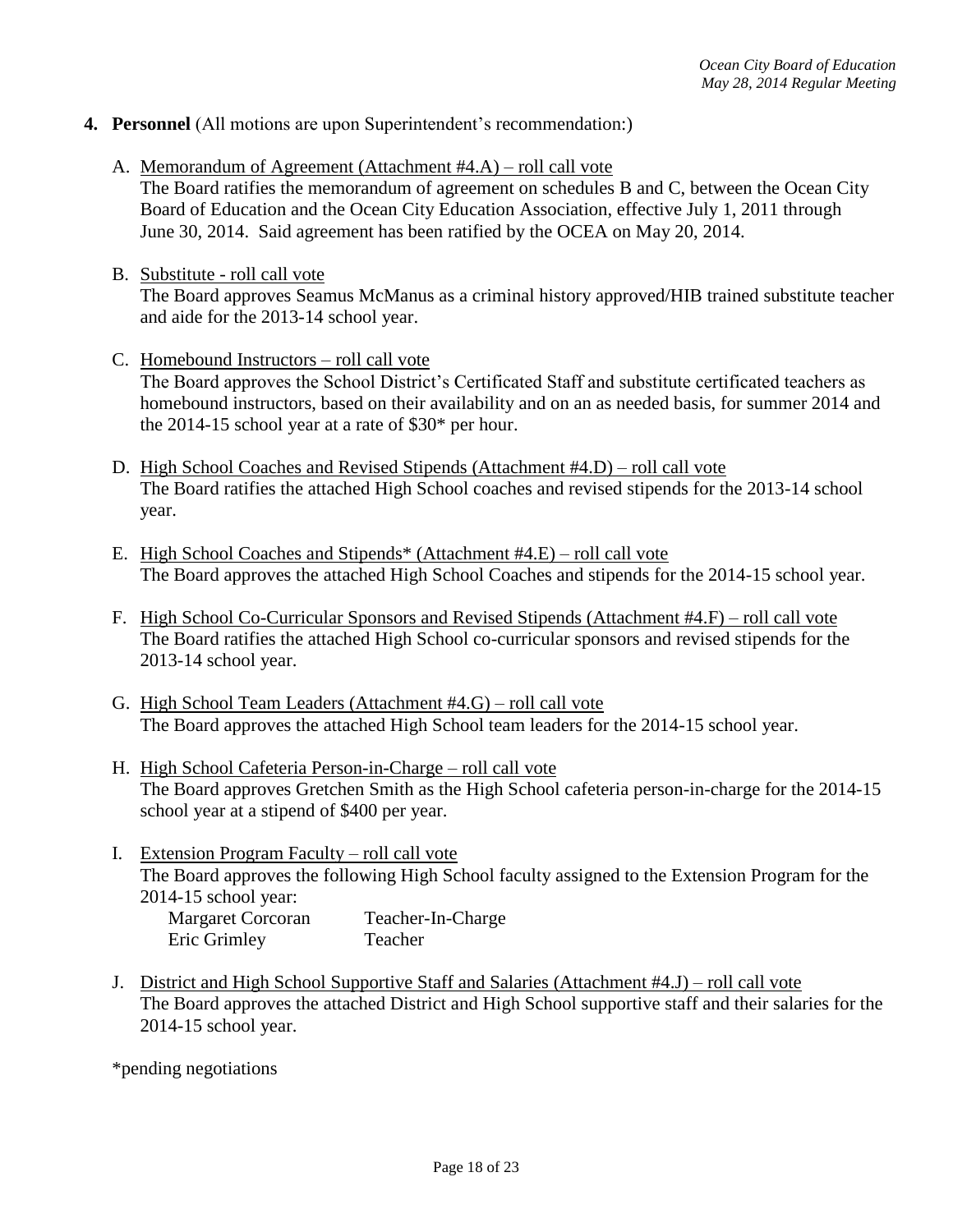- K. Increment Withholding High School Certificated Staff (Attachment #4.K) roll call vote WHEREAS, it has been determined that employee #1230 has performed in an unsatisfactory manner, and that same provides a sufficient basis to withhold this employee's increments pursuant to N.J.S.A. 18A:29-14; IT IS HEREBY RESOLVED, that upon the recommendation of the Superintendent, employee #1230's employment and adjustment increments for the 2014-15 school year shall be withheld; and IT IS FURTHER RESOLVED that the Superintendent will provide employee #1230 with written notice of this action within ten (10) days pursuant to N.J.S.A. 18A:29-14.
- L. Leaves of Absence High School Supportive Staff (Attachment #4.L) roll call vote The Board approves the following High School Supportive Staff leaves of absence: Employee #1775, a paid leave of absence, effective May 7, 2014 through July 31, 2014, returning on August 1, 2014.

Employee #2100, an unpaid FMLA leave of absence, effective May 2, 2014 and May 20, 2014 through May 23, 2014.

- M. New Employment High School Certificated Staff (Attachment #4.M) roll call vote The Board approves the employment of Patricia Pepe, High School Special Education Teacher, effective September 1, 2014 through June 30, 2015, at MA, step 2, \$58,383\*.
- N. High School Prom roll call vote The Board ratifies Rosemary Millar, School Nurse, for 5.5 hours at the High School Prom at a stipend of \$30 per hour.
- O. New Job Description (Attachment #4.O) roll call vote The Board approves the Technical/Craftsman/Maintenance Substitute job description.
- P. High School Revised Federal Grant Salary Allocations roll call vote The Board authorizes the following revised salary allocations to be charged to the identified Federal Grants for the 2013-14 School year:

Katelyn Bell, Special Education Aide  $$20,468 - IDEA$  Basic FY14 Ronald Ewing, Special Education Aide \$23,156 – IDEA Basic FY14 Nancy Filangieri, Special Education Aide \$19,630 – IDEA Basic FY14 Patricia Henry, Special Education Aide \$19,630 – IDEA Basic FY14 Melanie Vitale, Special Education Aide \$21,373 – IDEA Basic FY14

Q. High School Practicum Placement - roll call vote

The Board approves the following High School Practicum placement student for fall 2014: Rowan University – 50 Hours Name: Jill Geller Placement: Rosemary Millar, School Nurse

\*pending negotiations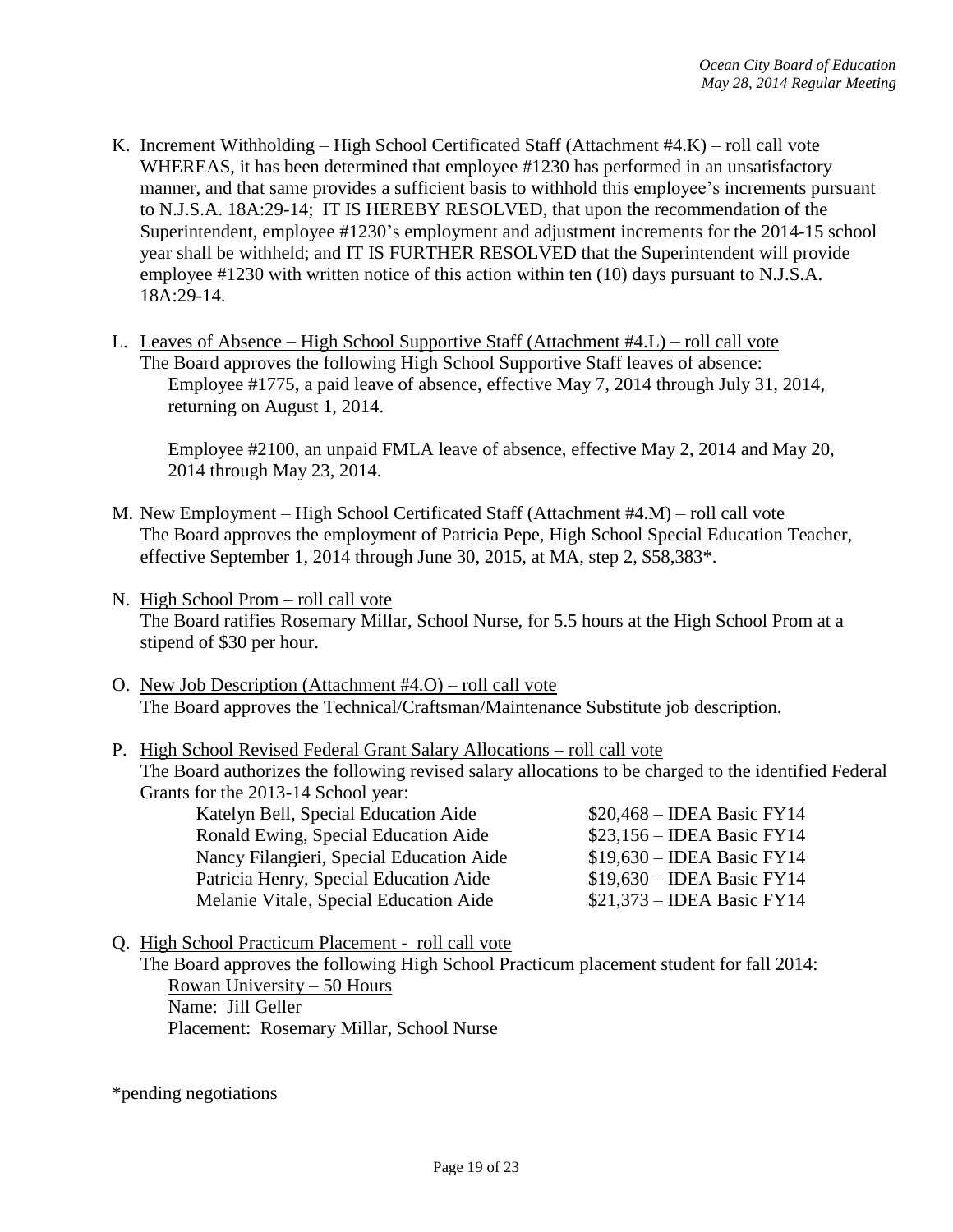R. Intermediate School Coaches and Revised Stipends (Attachment #4.R) – roll call vote **(Ocean City Representatives Only)**

The Board ratifies the attached Intermediate School coaches and revised stipends for the 2013-14 school year.

- S. Intermediate School Coaches and Stipends\* (Attachment #4.S) roll call vote **(Ocean City Representatives Only)** The Board approves the attached Intermediate School Coaches and stipends for the 2014-15 school year.
- T. Intermediate and Primary Schools' Co-Curricular Sponsors and Revised Stipends (Attachment #4.T) roll call vote **(Ocean City Representatives Only)** The Board ratifies the attached Intermediate and Primary Schools' co-curricular sponsors and revised stipends for the 2013-14 school year.
- U. Intermediate School Cafeteria Person-in-Charge roll call vote **(Ocean City Representatives Only)** The Board approves Marianne Naddeo as the Intermediate School cafeteria person-in-charge for the 2014-15 school year at a stipend of \$400 per year.
- V. Primary School Cafeteria Person-in-Charge roll call vote **(Ocean City Representatives Only)** The Board approves Theresa Boylan as the Primary School cafeteria person-in-charge for the 2014-15 school year at a stipend of \$400 per year.
- W. Primary School Summer Employment and Stipends– roll call vote **(Ocean City Representatives Only)**

The Board approves the following Primary School summer employment and stipends for curriculum writing/professional development/departmental work at \$30\* per hour.

Jennifer Farrell, Title 1 Reading and Mathematics Pacing Guides, not to exceed 5 hours Kristen Morey, Title 1 Reading and Mathematics Pacing Guides, not to exceed 5 hours Erin Porter, Title 1 Reading and Mathematics Pacing Guides, not to exceed 5 hours

- X. Certificated Staff Retirement roll call vote **(Ocean City Representatives Only)** The Board accepts with deep regret the retirement of Kenneth Porter, Elementary School Teacher, effective as of July 1, 2014.
- Y. Leave of Absence Intermediate School Certificated Staff (Attachment #4.Y) roll call vote **(Ocean City Representatives Only)** The Board approves employee #1374 a paid leave of absence, effective May 20, 2014 through June 19, 2014, returning on June 20, 2014.

\*pending negotiations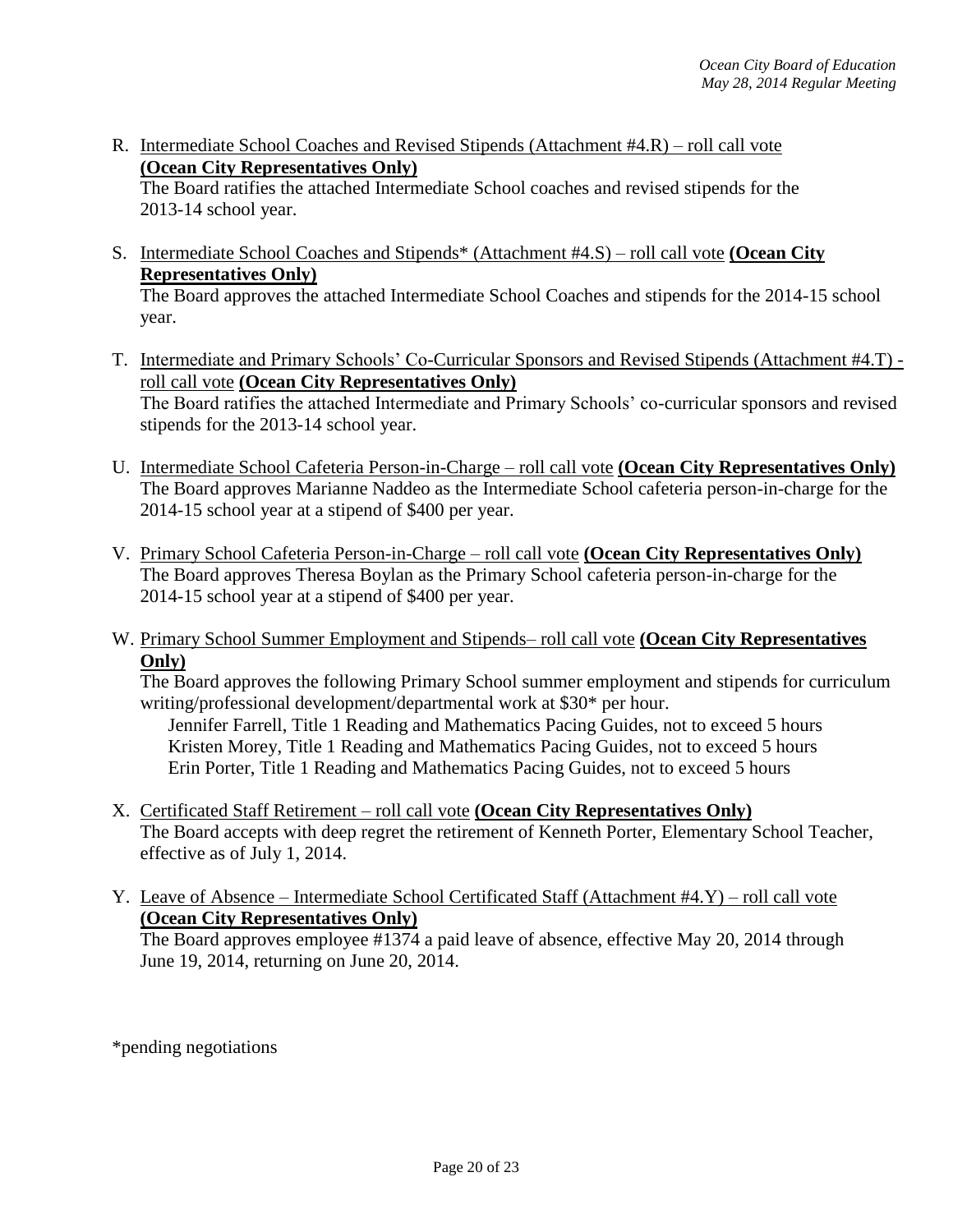Z. Intermediate and Primary Schools' Revised Federal Grant Salary Allocations – roll call vote **(Ocean City Representatives Only)**

The Board authorizes the following revised salary allocations to be charged to the identified Federal Grants for the 2013-14 School year:

Janice Annarelli, Special Education Aide \$21,616 – IDEA Basic FY14 Janice Baldyga, Special Education Aide \$22,593 – IDEA Basic FY14 Susan Richards, Special Education Aide \$18,604 – IDEA Basic FY14<br>Bruce Twiggs, Special Education Aide \$19,630 (pro-rated) – IDEA E Karen Wallenstein, Special Education Aide \$20,468 – IDEA Basic FY14

 $$19,630$  (pro-rated) – IDEA Basic FY14

- Discussion
- Negotiations Committee Report Mr. Peter Madden, Chairperson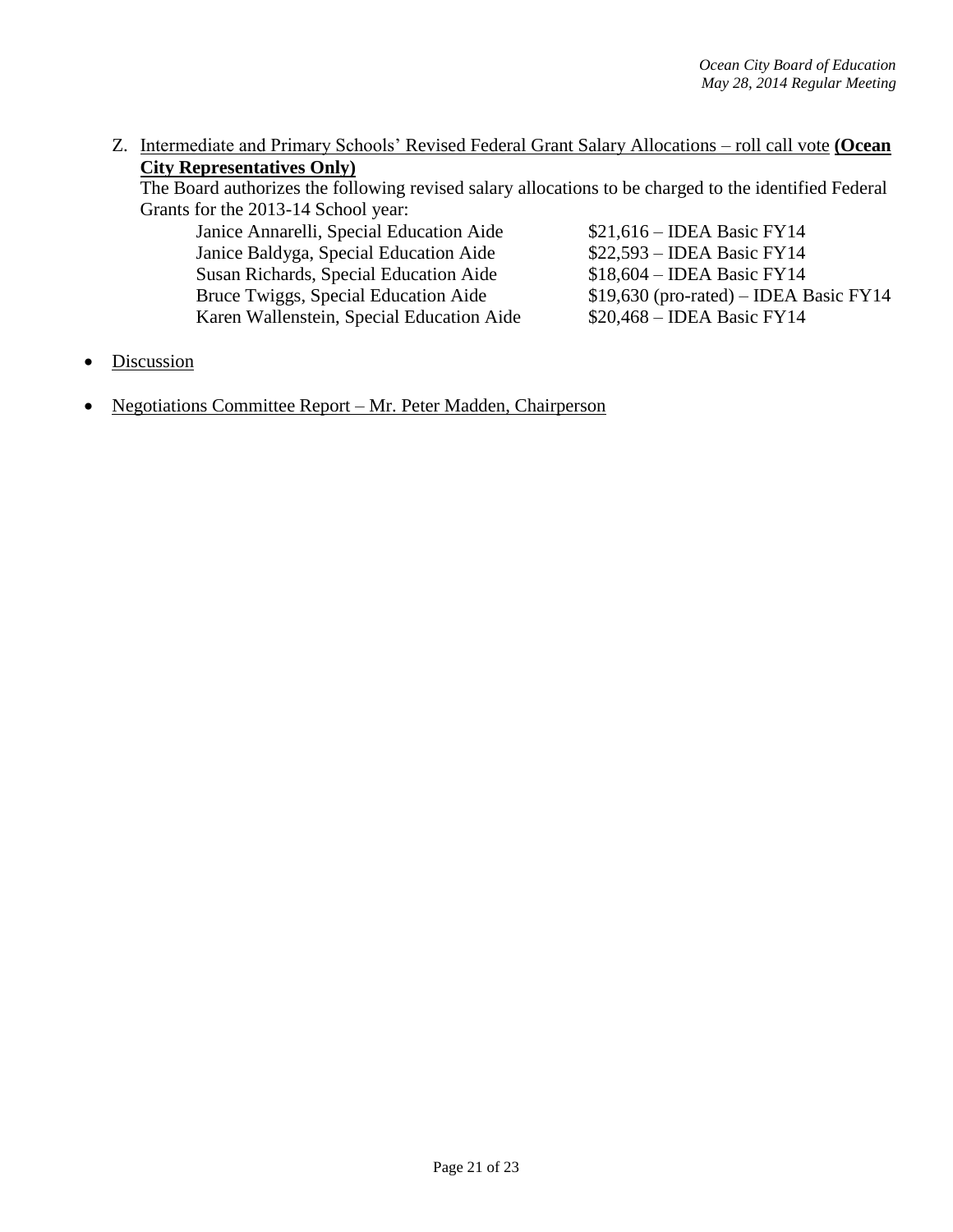# **5. Policy:**

A. Policies –  $1^{st}$  Reading (Attachment #5.A)

The Board approves the following replacements, additions and or deletions to the Board Policy and/or Regulation Manuals.

- 1. Delete Current Board Bylaw
	- 0141 Board Member Number and Term
- 2. New Bylaw
	- 0141 Board Member Number and Term
- 3. New Policy
	- 1581 Victim of Domestic or Sexual Violence Leave (M)
- 4. Revised Policies
	- a. 3230 Outside Activities
	- b. 3240 Professional Development for Teachers & School Leaders (M)
	- c. 4230 Outside Activities
- 5. Delete Current Board Regulation
	- R3222 Evaluation of Tenured Teaching Staff Members
- 6. New Regulations
	- a. R3223 Evaluation of Administrators, Excluding Principals, Vice Principals, and Assistant Principals (M)
	- b. R3224 Evaluation of Principals, Vice Principals, and Assistant Principals (M)
- B. Policies  $2^{nd}$  Reading (Attachment #5.B)

The Board approves the following replacements, additions and or deletions to the Board Policy and/or Regulation Manuals.

- 1. New Policy
	- 2415.04B District-Wide Parental Involvement
- 2. Revised Policies a. 4146 Nonrenewal of Nontenured Support Staff Member
	- b. 5512 Harassment, Intimidation, and Bullying
- 3. Deletion of Current Board Regulation
	- 3221 Evaluation of Nontenured Teaching Staff Members
- 4. New Regulation
	- R3221 Evaluation of Teachers
- **Discussion**
- Policy Committee Report Mrs. Jacqueline McAlister, Chairperson